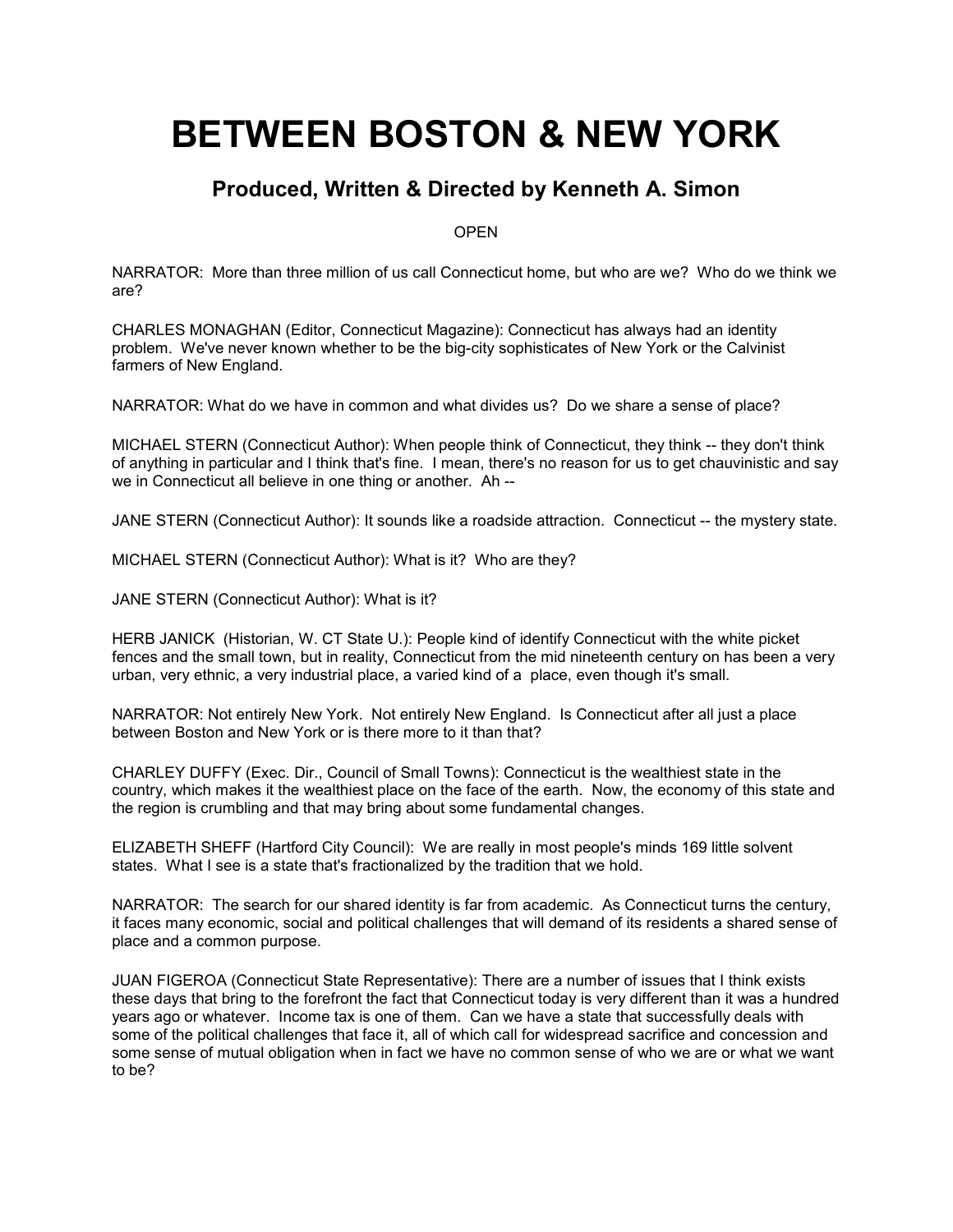#### HOLLYWOOD'S CONNECTICUT

NARRATOR: Connecticut's financial troubles have been particularly unsettling, because the state has so long been associated with affluence. Until very recently, Hollywood portrayed Connecticut as a place apart, wealthy, well heeled, genteel.

COLIN MCENROE (Columnist, Hartford Courant): You know, you say, "I'm from Connecticut," and they picture you spending your weekends racing at Lyme Rock with Paul Newman and your evenings around the fireside in Cornwall with Mike Nichols and Francine Duplice (?) Grey chatting about literature.

*Clip from Mr. Blanding Builds His Dream House, 1948: '*

HUSBAND: Mary, would you spend \$7,000 to tear out someone else's walls when for a few thousand more you could find a nice old place in Connecticut, fix it up and have the kind of dream house you've always wanted?

WIFE: I beg your pardon?

MICHAEL STERN (Connecticut Author): I came to Connecticut from Illinois and my image of Connecticut before I got here was extremely vague. I think when I thought of Texas, I thought of a cowboy in a cowboy hat or when I think of Iowa I think of a strapping farmer or a brash New Yorker. My image of Connecticut I think was of a man in plaid pants in a country club sipping a martini.

#### *Clip from Christmas in Connecticut, 1945:*

BUTLER: Pardon me, Mrs. Lane, but I'm planning on having a farm in Connecticut myself one day. I'd like some good bottom land.

MRS. LANE: Bottom land?

BUTLER: Yes, that's best kind for farming, isn't it?

MRS. LANE: Oh, some people say yes and some people say no.

BUTLER: But, what do you say?

MRS. LANE: Ah, I'm inclined to agree with them.

BUTLER: Oh, thank you very much.

JEANINE BASINGER (Curator, Wesleyan U. Film Archives): I grew up in a movie theater in South Dakota and I had a very clear, very specific image of Connecticut from the movies and that was why I really wanted to come here. When I was offered a job here, I thought, great! I'm going to that place where they have those beautiful homes in the country with tennis courts and swimming pools and those old station wagons with wood that have two matching dogs in the back and they have those kitchens so big you could land a helicopter and everybody wears tweeds and everybody is well dressed and elegant and rather ritzy and at night they put on tuxedos and I thought, this is great. This is for me. I can go live there like being in a Hollywood movie.

*Clip from Adam's Rib, 1949:*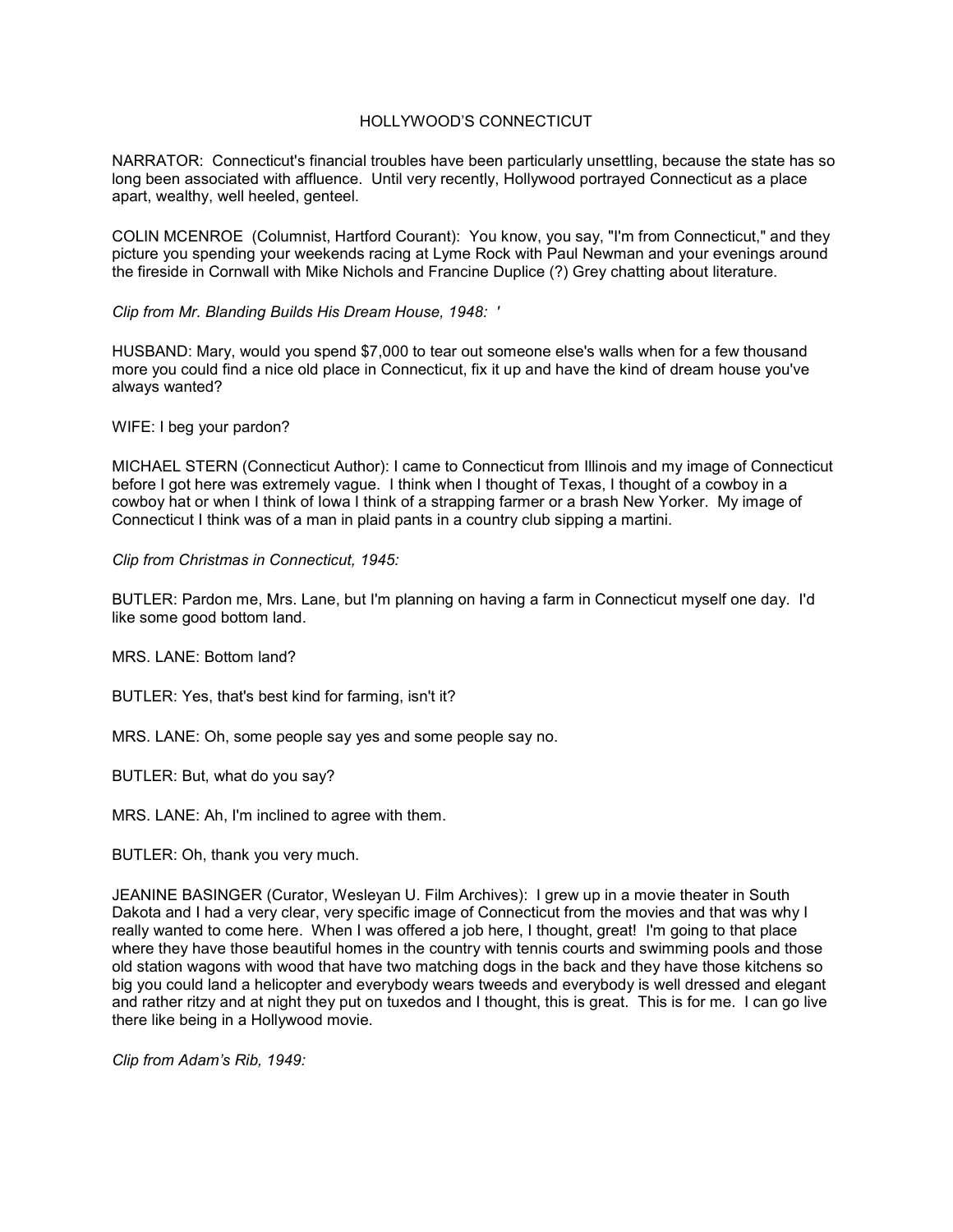MAN SHOWING HOME MOVIE: Pretty country up there! Tree kissing, a famous old Connecticut custom. Barn kissing, a famous old Connecticut custom.

PAUL STACY (Cinema Prof., U. of Hartford): Usually it's a place to escape from. You escape from the City, ugly corrupt New York and you come to the country and you expect the uncomplicated pastoral life.

*Clip from Adam's Rib, 1949:*

MAN SHOWING HOME MOVIE: Wife kissing, a famous old Connecticut custom!

PAUL STACY (Cinema Prof., U. of Hartford): You got the idea that people were aristocratic, artistic, theatrical and they lived well. You look at their homes and you think, well, everyone in Connecticut's a millionaire, but that's the Hollywood image and it's a nice image, but completely false.

JEANINE BASINGER, CURATOR (Wesleyan U. Film Archives): The first thing I noticed when I got here, which I wrote home back to the folks in South Dakota was, guess what, this place is full of pizza parlors. I mean, who knew there were Italians here? You didn't know that from the movies. You really didn't know from the movies of my childhood anything ethnic about Connecticut and now the films that are made about Connecticut frequently focus on the working class as you see in Mystic Pizza.

*Clip from Mystic Pizza, 1988:*

GIRL: Greenwich, my ass!

BOY: Daisy, look! Daisy, this is Serena Windsor, my sister. Serena, this is Daisy Arroshuo.

SISTER: Daisy, Hi!

PAUL STACY (Cinema Prof., U. of Hartford): You have the wealthy boy who's thrown out of Yale for being dishonest or cheating on an exam and he has trouble with his father, but his father's extremely wealthy. You should see their home.

*Clip from Mystic Pizza, 1988:*

GIRL: They were being real jerks! The only jerk at that table was you. They were just being themselves. Bringing home your poor Portuguese girlfriend for dinner.

PAUL STACY (Cinema Prof., U. of Hartford): So you have representatives of the upper class and then you have the people who own and run, who work in the pizza place, so the clash between the classes is a wonderful opportunity showing you how they work, how they live. It's almost a course in sociology.

#### YE OLDE CONNECTICUT

NARRATOR: Connecticut's tourism department affectionately promotes an image that evokes the state's colonial past. It's a powerful image, one with which many residents identify.

Commercial, CT Dept. of Economic Development:

Looking for a special place to spend your vacation? Come to Connecticut! You'll find 350 years of classic vacation ideas.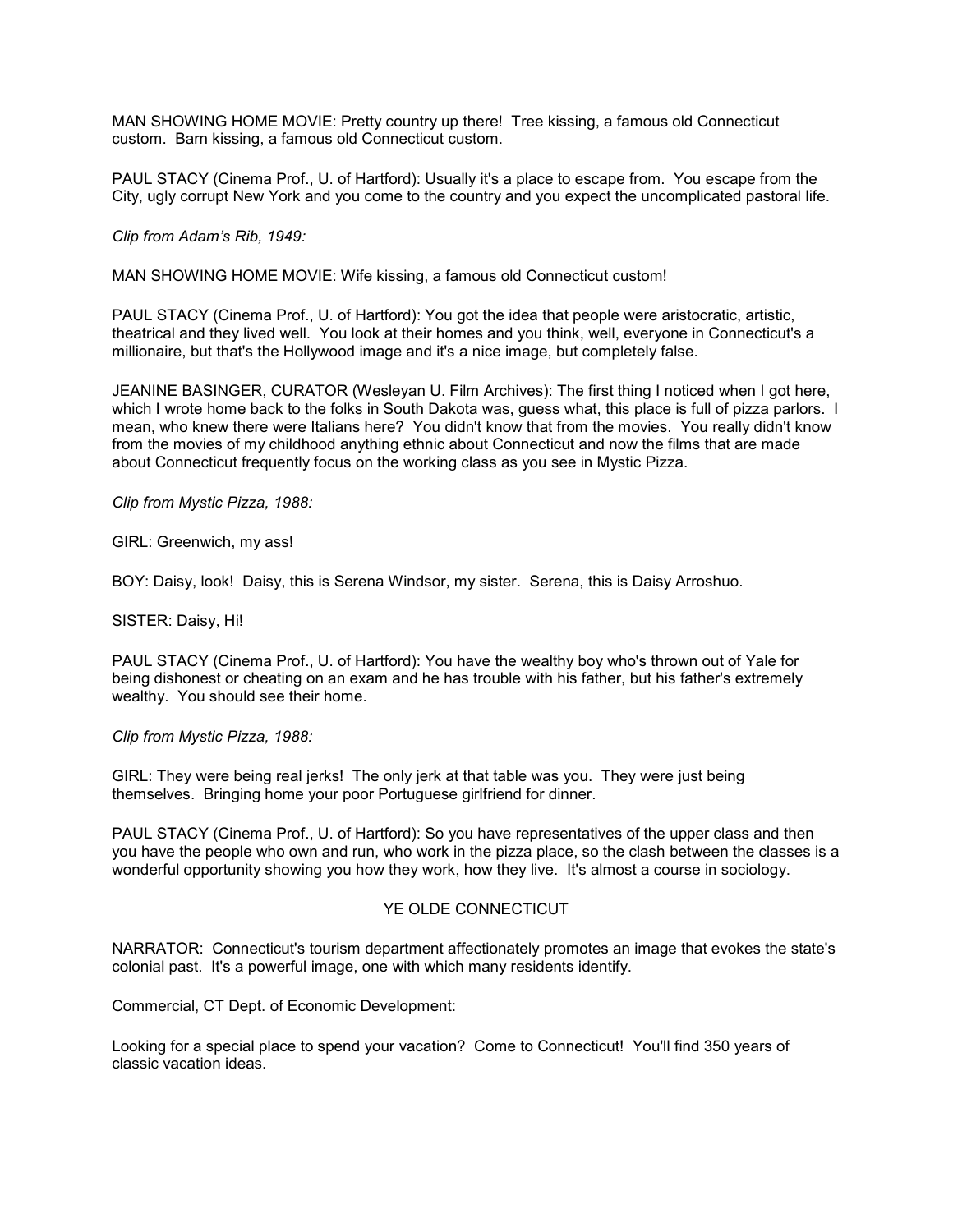BARNEY LASCHEVER (Dir., "Classic CT" Campaign): We're promoting Connecticut as quintessential New England. As example, this beautiful New England style church behind me on the Litchfield green, classic Connecticut, the side of New England. We feel we're very much a part of New England, classic state, classic colonial villages and classic attractions, classic landscape.

*Commercial, CT Dept. of Economic Development:*

The coast, the city, the country -- classic Connecticut -- the pride of New England.

BARNEY LASCHEVER (Dir. "Classic CT" Campaign): Our problem with promoting and selling Connecticut is that people have their own image of Connecticut who have never been here before and a great many of them unfortunately don't associate Connecticut with New England or else they think that we're just a suburb of New York.

*Commercial, CT Dept. of Economic Development:*

What's a classic vacation? One that's a sure fire hit.

CHARLES MONAGHAN (Editor, Connecticut Magazine): We've always been between New York and New England, caught between in many ways, and it's been difficult for us over the years to forge our own identity and you can see what difficulty we've had if you just look around. You see that our state song, for instance, is not even about Connecticut -- Yankee Doodle. It's about a person. We've got to be the only state in the nation who's song isn't about itself.

#### THE SEARCH FOR A STATE SONG: PART ONE

TOM CALLINAN (Connecticut State Troubadour): The purpose was back in early 1977 to establish a state song. They felt that there was a need for a state song to give us identity when the governor and other dignitaries would show up at events, so a hearing was held and many people wrote songs and had all kinds of different people performing them. Some were on recording and some were live and I spent a whole day in the hearing. Some of the songs were great and some of the songs were not so great, but everybody put their heart into it.

"Hail To Connecticut" by Rose Perotta & Young At Heart

Nathan Hale, the Charter Oak, a history of pride and pain.

Through the years and for all time, Connecticut, we praise your name.

Hail to Connecticut with a heritage so grand.

Hail to Connecticut, to the Constitution state.

Down through Connecticut where the mighty river flows,

So moves Connecticut as are mighty nation grows.

Home of the Mountain Loral,

And the robin on the wing,

To you we lift our voices,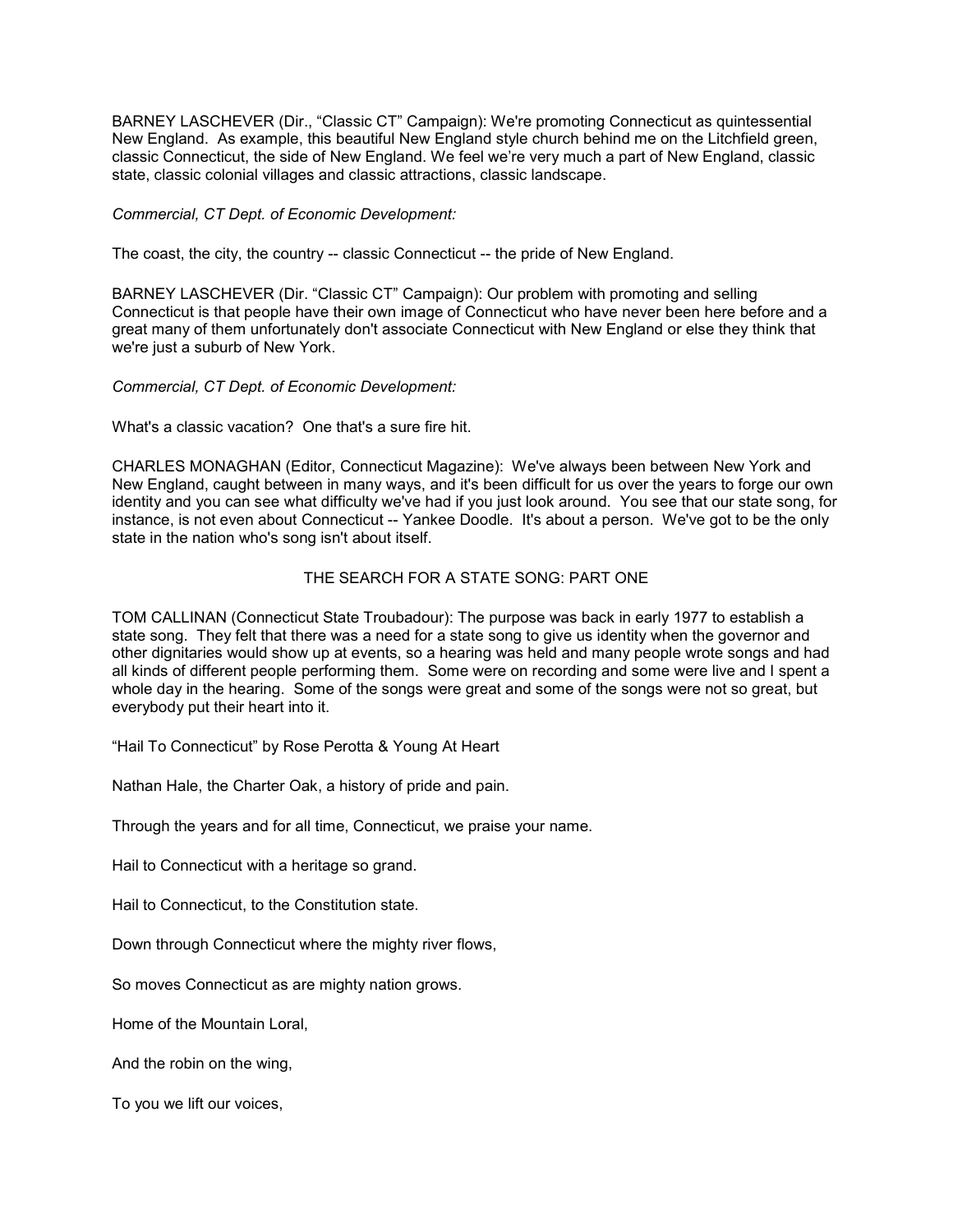And praises we sing.

Hail to your rocky shores,

Your hills and valleys too,

Hail to Connecticut, America loves you.

NARRATOR: Our identity today is deeply rooted in our history. Our sense of place over the past 350 years has grown much more complicated. To really know ourselves, we need to know our past.

Just two years after the violent displacement of Connecticut's native American peoples in 1637, the general court of colonial Connecticut drew up the fundamental orders. The orders both established a government and defined our first common identity derived from a central authority.

RICHARD GRIFFIS (Sr. Minister, Immanuel Cong. Church): The state really begins with the coming of Thomas Hooker and a group of people from Massachusetts who came here for economic reasons, but also and very predominantly for religious reasons.

CHRISTOPHER COLLIER (Connecticut State Historian): The Puritan was high thinking and plain living. The Puritans were also very community bound. They weren't always concerned about their community out of a sense of community. They were concerned about the community because if somebody in the community sinned, the whole community was going to suffer.

BRUCE FRASER (Exec Dir., CT Humanities Council): The land of steady habits goes back to old colonial notions of stability and of that Puritan commonwealth, which is very collective in its approach, and every time the Department of Tourism puts a congregational spire on some tourist document, whether they know it or not, what they're saying is -- what they're suggesting is that collective sense of mutual obligation, shared belief of mutual commitment that was the hallmark of Puritans.

RICHARD GRIFFIS (Sr. Minister, Immanuel Cong. Church): They established the commons in the midst of many of the towns, a shared space, very practical for grazing animals, but it also had a symbolic and a beautiful quality to it. The church was put on the green.

NARRATOR: If there was a time when Connecticut had a clearly defined self-image, it was this puritan era. Puritan Connecticut was collective, but it was also suspicious of change and insisted on conformity. Congregationalism was the official state religion until 1818.

ELLSWORTH GRANT (Fmr. Pres., CT Historical Society): It was an exclusive society, only God-fearing Congregationalists would survive here or be accepted. If anyone moved in to Connecticut, he had to be voted on by the community to become a citizen and a member of the church.

COLIN MCENROE (Columnist, Hartford Courant): Well, actually, the very first European people who came to Connecticut actually were the Dutch who sailed up the river looking for chocolate and so far no one has ever actually found any in Connecticut, which I think maybe accounts for the sense of blended frustration you feel here. As for the original Puritans, a lot of those were my ancestors and of course they were opposed to fun and we thought to carry on that tradition here in Connecticut too.

CHRIS BICKFORD (Exec. Dir., CT Historical Society): The Blue Law State, and that was an expression that was coined about Connecticut in the 19th Century, and was to a certain extent true. We still have Blue Laws for Connecticut that are residue of that Puritan tradition. People use this expression "banned in Boston", but the fact is that Massachusetts legalized theater in the 1790s. In 1800 Connecticut banned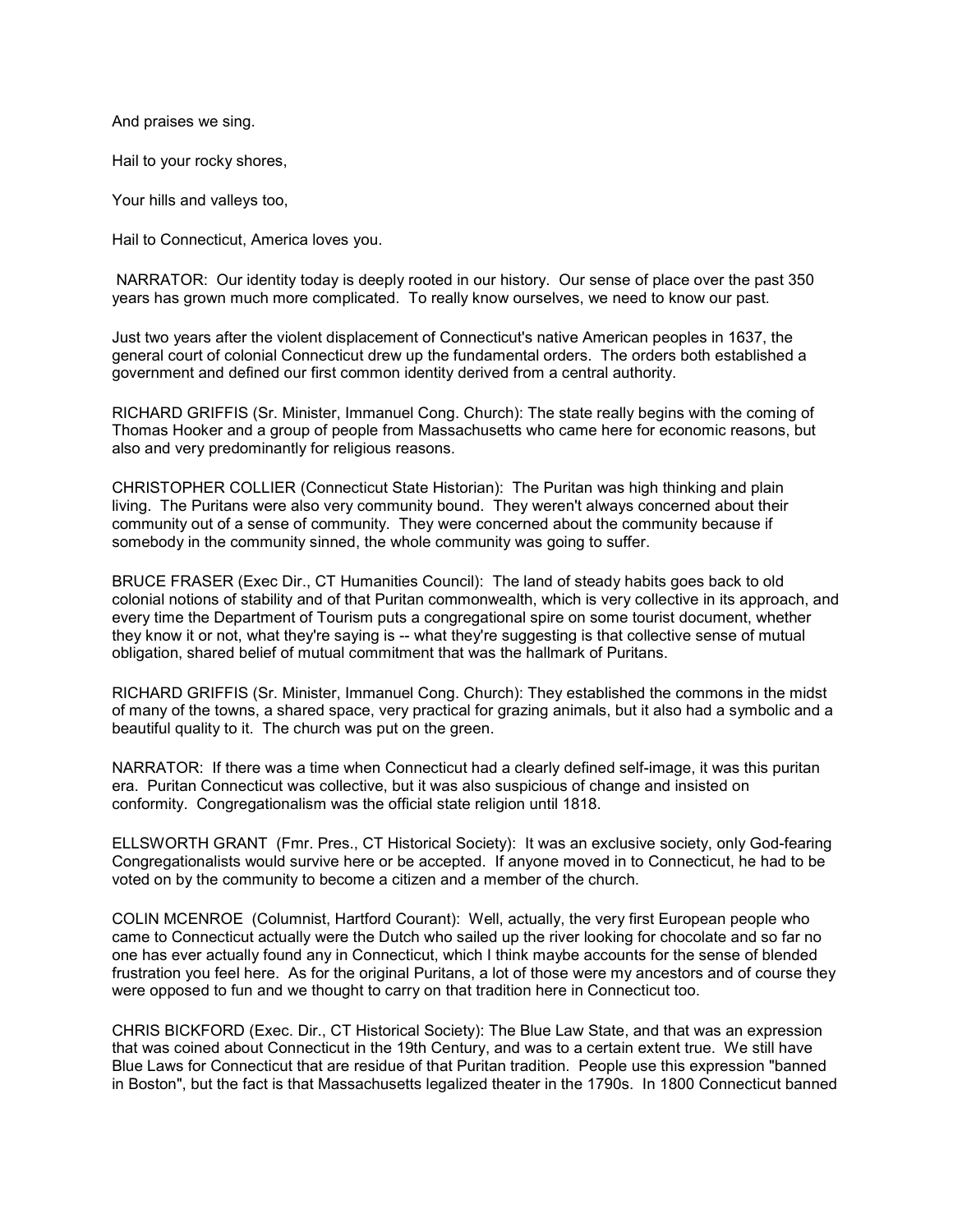theater altogether and that law remained on the books in Connecticut until 1952 which was remarkable. No other state had a law forbidding theater.

COLIN MCENROE (Columnist, Hartford Courant): I can remember a few years ago the Hartford Office of Cultural Affairs was talking about having sort of a law that allowed sort of mummers and buskers and spontaneous street performers out there on the street that would allow sort of street musicians to be around and magicians and stuff on the sidewalks and the City Council voted it down because they thought it would be a little too spontaneous. You can imagine what would happen if things got a little too spontaneous in Hartford. I mean things would just spiral out of control in no time whatsoever.

#### FROM PURITAN TO YANKEE

NARRATOR: The early 19th Century saw dramatic change in Connecticut as a growing emphasis on the importance of the individual marked the advent of the Yankee era. Our colonial roots actually contained two distinctly opposite ways of looking at ourselves. The Hallmark of the Puritan Age had been communalism. This legacy of this new era was individualism.

CHRISTOPHER COLLIER (Connecticut State Historian): What happened over time is that this other worldliness, this community sense, this willing to accept the authoritarian, social and political structure, these became deluded and then sharply undermined and the Yankee then becomes a person whom we think of as materialistic. This worldly, out-for-the-main-chance --

BRUCE FRASER (Exec Dir., Ct Humanities Council): We think of the, you know, the Yankee trader -- the Yankee tinkerer -- the individual, the entrepreneur, the self-made man, that sense of ourselves which is organized around entrepreneurship or hard work around seizing the main chance. Those kinds of values are completely opposed to what we inherited from the Puritans. That was a great see-change in Connecticut history was that transition from Puritanism to individualism.

BARBARA TUCKER (Dir., Ctr. for Connecticut Studies): And I think that in Connecticut as well as a practicality, goes the whole notion of the Connecticut Yankee here and the inventiveness of the Connecticut Yankee because again, the terms, "Who is a Yankee?" You always put Connecticut in front of it. It's not merely just New England. It's the Connecticut Yankee for the most part and even Mark Twain's Connecticut Yankee in King Arthur's Court -- terribly inventive person.

*Clip from A Connecticut Yankee, 1931:*

YANKEE: You got the biggest bad guy I ever saw on any cop in my life. Am I -- am I in my right mind? And if I am, can'st telleth me where in the helleth I am?

KNIGHT: Now I know that thou art mad. Yonder lies Camelot Castle. King Arthur's Court. Thou art in his vast domain.

YANKEE: One of us is cuckoo. It -- it can't be you. It -- it must be me, cause that -- that certainly ain't no part of Connecticut.

COLIN MCENROE (Columnist, Hartford Courant): I come from a family which regards itself as an old Yankee family and I think one thing that is sort of a Litanus test is you have to have sort of a very pinched crab attitude towards money and you have to have a lot of digestive troubles. Usually Yankees because they worry a lot and they're concerned about everything and it's difficult for them to enjoy life.

NARRATOR: It was during the Yankee era that Connecticut acquired one of its more enigmatic nicknames -- the Nutmeg State. Nutmegs imported from Southeast Asia were hard to come by and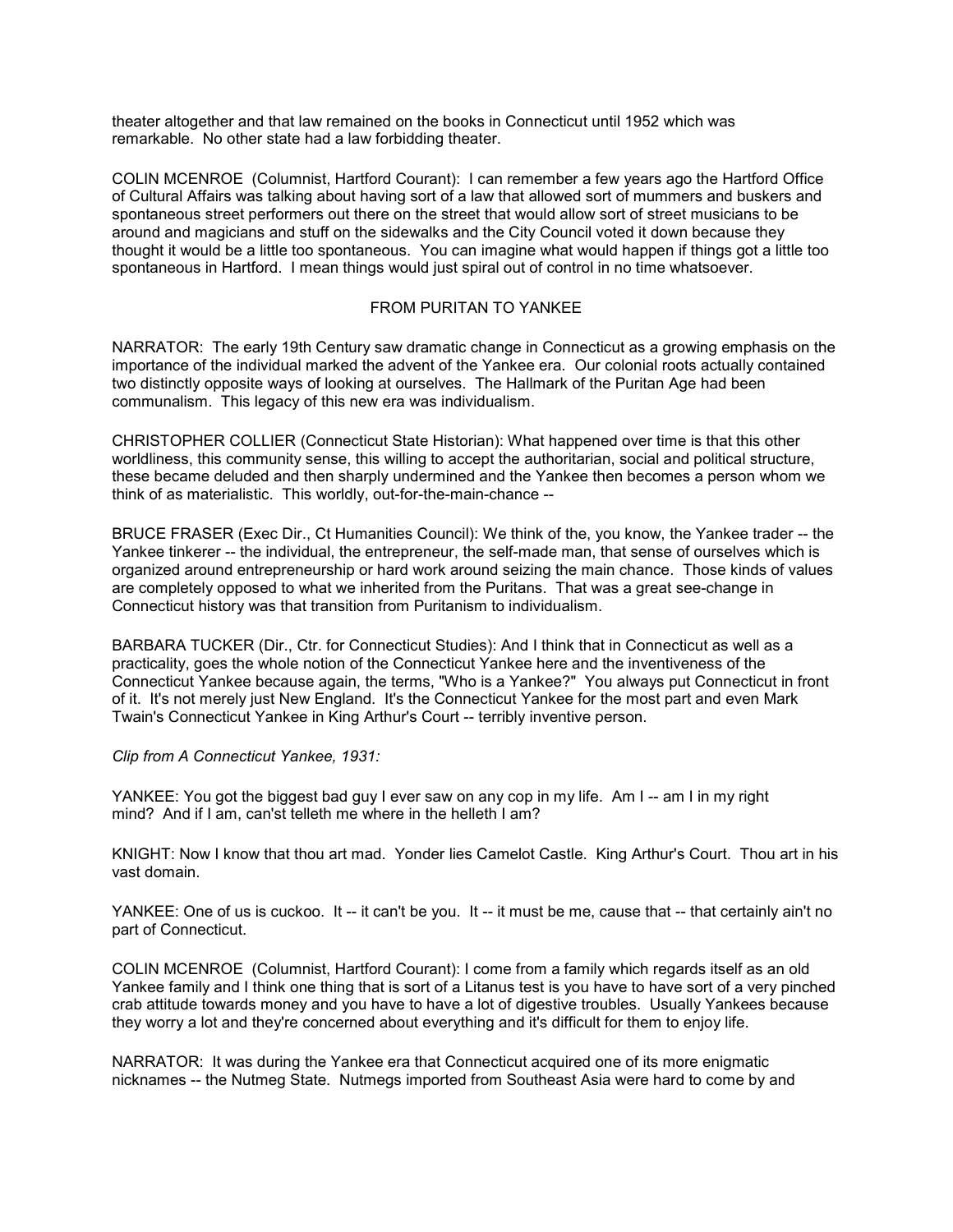expensive. Devious Yankee entrepreneurs earned a reputation for themselves and the State by selling fake nutmegs carved from wood. It was clearly not the Puritan thing to do.

JANE STERN (Connecticut Author): The Nutmeg State, I can't think of a less kind of sexy and tough and big image or state as the Nutmeg State. Then when you dig a little deeper into Connecticut history and you realize that it was not because nutmegs were our native crop here, it was because the people in Connecticut were such shady characters that they carved fake nutmegs to sell. And that even sort of brings it down another notch. I mean it's the fake nutmeg state.

CHARLES MONAGHAN (Editor, Connecticut Magazine): To some degree we tried to hold onto the idea that despite how many races and cultures have come to settle here, we still try to hold on in some ways to the idea that we're Yankees and that we somehow embody all the virtues that the old Yankees did -- thrift and industry and self-reliance and we do as individuals. It's just that as a society it's sort of ridiculous at this point. If you look around and examine the old virtues compared to what we have here, it just doesn't hold up.

HERB JANICK (Historian, W. CT State U.): We have lost the unity of the Yankee past, but have we replaced it with another kind of unity? I don't think we have. I mean we've replaced it with a lot of diversity and some it's for economic reasons. You know, some of it's from ethnic and racial reasons.

NARRATOR: Although we think of hard work and thrift as Yankee traits, they are in fact common attributes of immigrants to Connecticut. Laotian refugees, Samay and Chansamone Phomphakdy, moved to Connecticut in 1987.

KEN SIMON: Why did you come to Connecticut?

CHANSAMONE PHOMPHAKDY (Factory Worker): My friend told me that there are a lot of jobs here and I need a job.

KEN SIMON: How hard did you work when you got here? How many hours did you work a day?

CHANSAMONE PHOMPHAKDY I work fourteen hours.

KEN SIMON: Fourteen hours a day.

SAMAY PHOMPHAKDY (Factory Worker) When we first came felt we cannot have anything like the people had. They have car. They have house. They have a TV -- everything. We started to work.

KEN SIMON: Do you know what a Connecticut Yankee is?

SAMAY PHOMPHAKDY (Factory Worker): I don't know ah who's Yankee? I didn't know. I didn't know. I just -- I just -- I just knew Yankee, Yankee, but I don't know who was Yankee.

#### ARMS & INDUSTRY

NARRATOR: The Yankee Era was characterized by rapid industrialization. In top soil poor Connecticut, industry was a source of new found affluence and a new identity. By the start of the 20th Century, Connecticut was the most industrialized state in the nation.

ELLSWORTH GRANT, (Fmr. Pres., Ct Historical Society): Connecticut industry has played a great role in the development of the Country and what Connecticut contributed was really the development of mass production, the idea of the interchangeability of machine parts so that in Connecticut you had the development of mass production successively from guns to clocks, the sewing machines to bicycles, to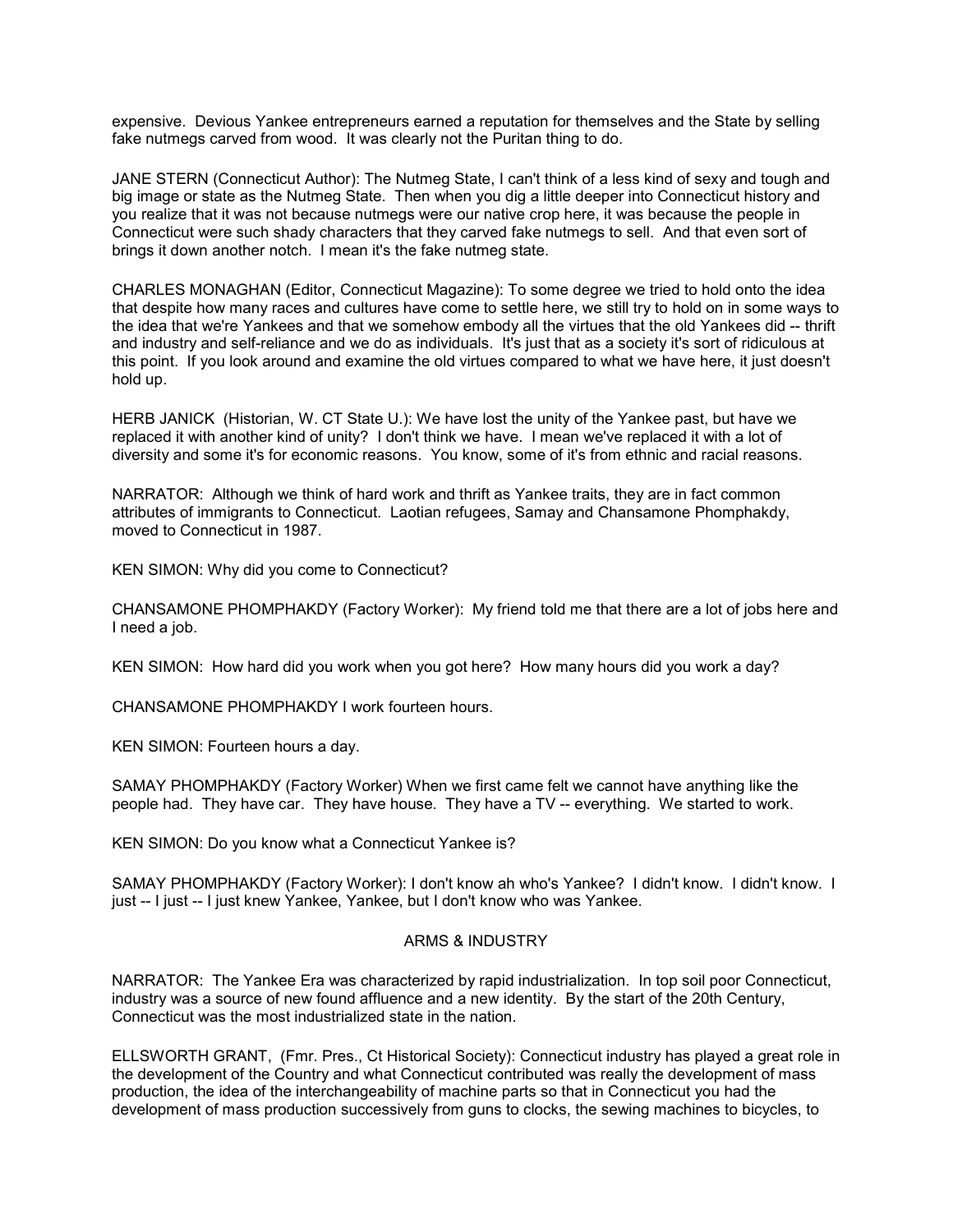automobiles and finely to aircraft engines, all of which took place in Hartford and New Haven and cities like that.

CHARLES MONAGHAN (Editor, Connecticut Magazine): And as time went on, these cities developed very strong identities. You have the hat city. You have the silver city. You have the brass city. You have the rubber city. And people tended to identify with those industries and to identify very strongly with those cities.

*News Reel Footage Connecticut Answers, 1941*

Today as new storm warnings are raised, our country, our way of life must be defended.

NARRATOR: We have always thought of ourselves as being the front line of our nation's defense, but here too are self images under stress.

Time is short. The all-out for defense has sounded and there's the youth of Connecticut, answer the call to arms. The industries of Connecticut, answer the call for arms. All-out defense means all out production and this is a job that Connecticut well understands.

CHARLEY DUFFY (Exec. Dir., Council of Small Towns): It's been very strongly defense-based since the beginning of this country. You know, one of the other names for Connecticut is the Provision State. Provisions in that sense means providing for people who are at war. You know, the most sophisticated weapon in the world is made here, the Trident submarine in Groton, but throughout our history, we have been a provider of lead for bullets and uniforms for soldiers and guns for soldiers and that has made us different than the rest of New England and allowed us in many respects to develop sort of a unique economy here.

CHRISTOPHER COLLIER (Connecticut State Historian): We have had a tremendous amount of federal government money spent in this state on armaments. Our dependence upon armaments has been bad for the state in the long picture. In the late 1980s and the early 1990s we felt it very, very much as the defense budget began to shrink.

#### THE IMMIGRANTS

NARRATOR: Since early in the 19th Century, immigration has been an enormous force in the life of our state, both enriching it and creating new tensions. By 1910, 70% of the state's population were either first or second-generation immigrants.

JOHN SUTHERLAND (Dir., Institute for Local History): The Connecticut Yankee really lost his homogeneity in the mid 19th Century as the Irish and then the Germans and the Scandinavians later in the 20th Century, southern and eastern Europeans, Italians, Poles, Russians and others all came and when they came to these shores, they came to where the work was and a lot of the work because of the Industrial Revolution was in Connecticut and they came to mills like these to find jobs.

NARRATOR: Leo Tetreault grandfather left Canada for Connecticut at the turn of the Century. His was typical of the Connecticut immigrant experience.

KEN SIMON: What drew the French Canadians to this area? was it work or --

LEO TETREAULT (Former Putnam Mayor): Work, no question about that. It was work. Ah, the French people have the hard work culture and of course the people in charge of the mills recognized that and as a result, of course, it was easy to get a job. Didn't pay much -- \$2 a week. In fact, I worked for as little as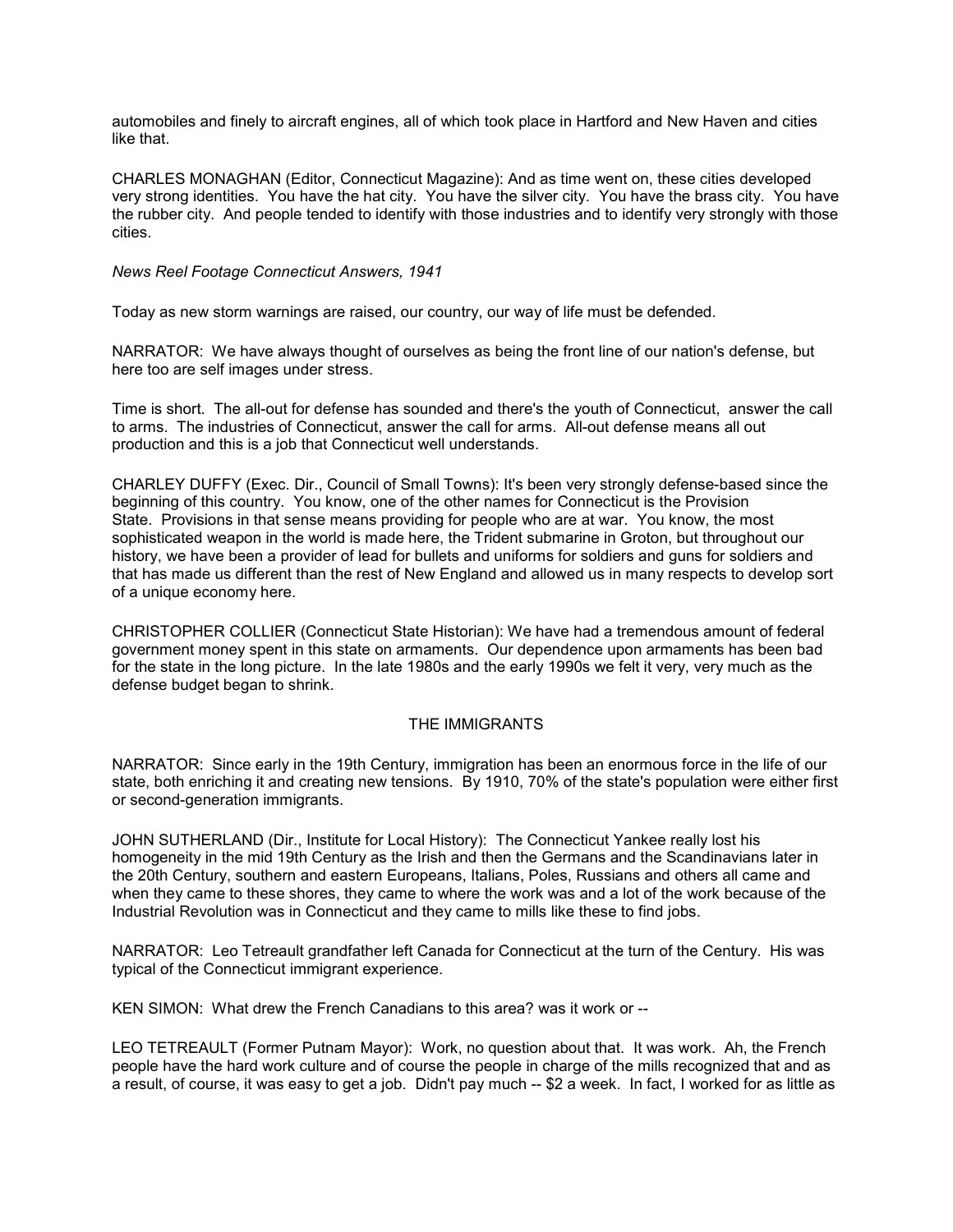five dollars and a half a week for 48 hours of work, but the wages were enough for these families to survive, but they knew how to make the most of any -- every penny that they had.

HERB JANICK (Historian, W. CT State U.): What happened in Connecticut also happened lots of other places. Alright? Waves of similar immigrants. I think what happened in Connecticut is maybe a little bit different as it happened in a very small place. Alright? And it happened not in one huge city. It happened in many cities all over the state. Each one with its own ethnic mix. To me, it's the variety in such a small space that is unique to Connecticut.

NARRATOR: For some, the changes that accompanied immigration seem to threaten the essential order and stability of community life.

BARBARA TUCKER (Dir., Ctr. for Connecticut Studies): What happened in the 19th Century, especially the late 19th Century, as you have immigrants coming into Connecticut, you also have people in Connecticut becoming very anxious about all the change that's taking place and what you have beginning around 1876 is something called the Colonial Revival. The Colonial Revival is an attempt to look back at what people conceived as a much more stable, tranquil, peaceful, restful time and they look back to the village and what they did is not take the village as it was, but as they wanted it to be. They literally built up a new concept of the New England Village and Litchfield is the prime example.

CHRIS BICKFORD (Exec. Dir., CT Historical Society) I think our image of New England is drawn from a sort of mythical colonial past. When we picture a New England town, we think of the common, the green. We think of white colonial structures. We think of sort of orderly existence. This is mythical because Connecticut was really not that orderly. There was a lot of contention on the local level, but that is our sense of our past and I think it's precious to us. I think we value colonial buildings and small towns.

#### SEPARATE & UNEQUAL

NARRATOR: This period of rapid industrialization and immigration was also characterized by heightened racial and ethnic tensions. Hostility and suspicion towards those perceived as different had long been a part of Connecticut life.

BARBARA TUCKER (Dir., Ctr. for Connecticut Studies): Connecticut has a very long history of racism, beginning with the Indian wars -- the Pequot wars. We had slavery in Connecticut. One of the major slave ports was Newport and the whole area around Narraganset into New London into Norwich, up even into places like Hebron -- major slave areas. Whenever abolitioners came and wanted to speak, you had riots -- wholesale riots.

MARIA TORRES (Bridgeport Police Commission): Coming from Puerto Rico, you don't even think about, oh, they're an ethnic group, because, you know, there are none, but you tend to feel that everybody's treated the same when there's no reason white color should come into the picture as far as treating other people, so I would say that was probably the first thing that surprised me when I came to this state back then when I was nine years old, is the fact that because people were black or Hispanic, I found they were treated, you know, a little bit different and I had a hard time understanding that.

NARRATOR: Today racial minorities remain concentrated in Connecticut's urban areas. Three of these cities are among the ten poorest in the nation. Despite our self-image of affluence, there are two Connecticuts, which rarely come in contact with each other.

BARBARA TUCKER (Dir., Ctr. for Connecticut Studies): While I think we're ethnically and racially diverse, we're certainly not integrated. Our communities aren't integrated. Our school systems are not integrated. Various racial and ethnic groups live in pockets all over the state.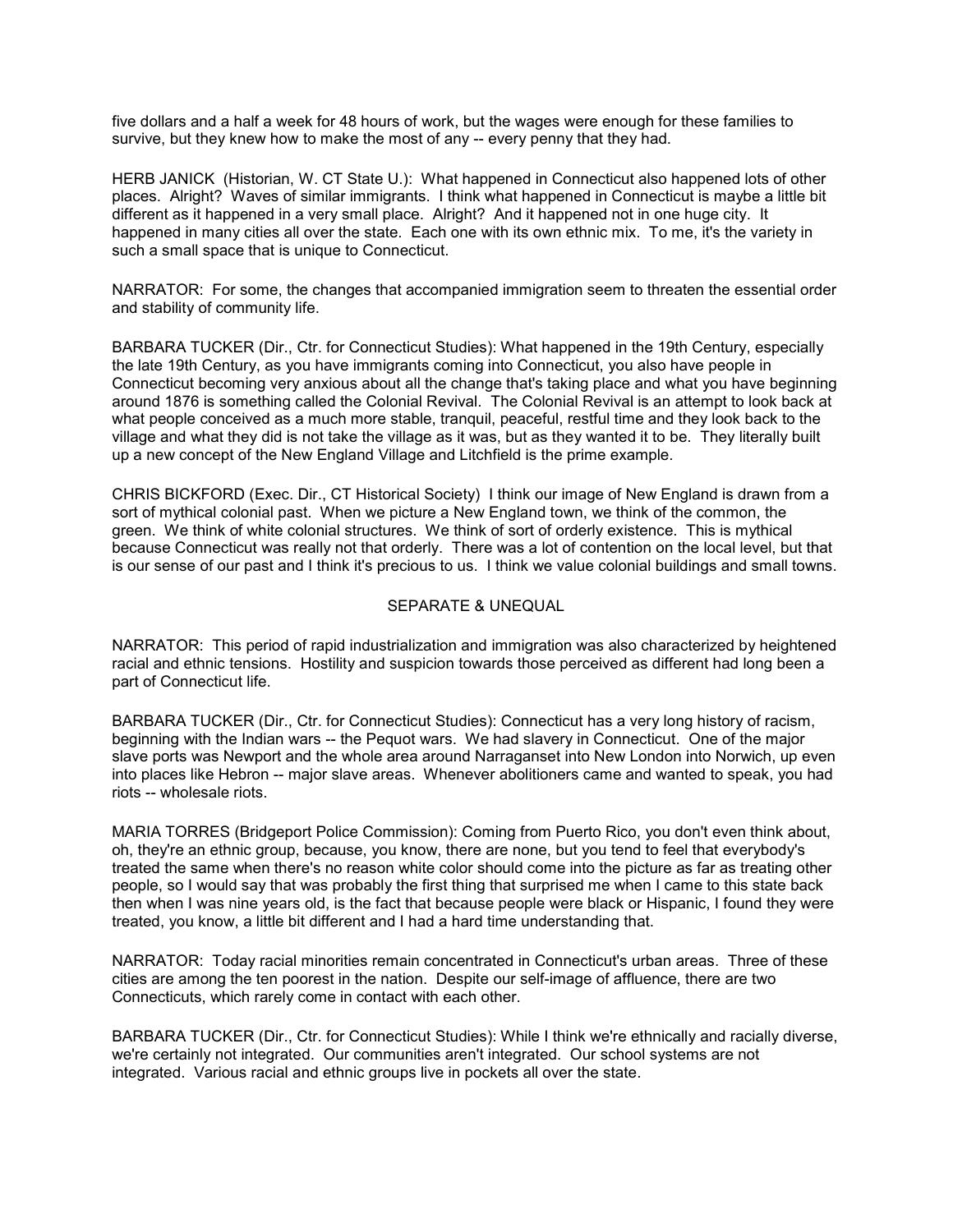REV. JESSE JACKSON: It's like Fairfield at the state represents the tooth, amford and New London and Waterbury and Bridgeport and New Haven and Hartford. Somehow this contradiction must be exposed and it must come to an end.

NARRATOR: Thirteen year old Milo Shaff goes to school in Hartford where 90% of public school students are minorities. Just over the border in suburban West Hartford, the student body is 84% white. To integrate Connecticut's racially segregated urban and suburban schools, civil rights groups sued the state in 1989. The suit, filed on behalf of Milo and 17 other students is now making its way through the courts.

ELIZABETH SHEFF (Hartford City Council): We are moving toward a multi-cultural, multi-ethnic globally connected world. Our children must be prepared to live in that world. They can't be prepared to live in that world if they're segregated -- if all they know as Milo said is they're own little home town theory.

MILO SHEFF (Hartford Student): You just can't like go to one school and have all of the same race. You need to have different races, so we can learn about each other and instead of saying, well, I don't like this whole race because of one person did something to you, you need to learn about all the other people.

JERRY WATTS (American Studies Prof., Trinity): And where do people ever acquire a unifying identity that comes from interacting with each other, some commonality of interest, right? Whether there's a member of a -- some labor force—but to the extent that these things are declining as the sites of occupation, these factories and so forth, to the extent that our cities no longer are places where there's ethnic interaction and more kind of ethnic onclays under siege in some sense, right? We don't have the mechanisms that generate that type of ah common ah identity.

JUAN FIGEROA (Connecticut State Representative): Who we are is just sort of in a state of flux We're heading towards reality and that is that Connecticut as most of our folks pronounce the name, is a place - - is a home for a lot of our folks and will continue to be a home for a lot of our folks and will continue to sort of be the place where our folks want to bring up their children, have them go to school, have them get a good job, contribute to whatever it may be, everything from Desert Storm to working in a school. This is our place.

THE SEARCH FOR A STATE SONG: PART TWO

CAROL KEUHL: The song I have written illustrates the fact that people have come from all different walks of life and from many lands to make our state as great as it is.

"Connecticut Patrol" by Carol Keuhl

I love Connecticut with its heritage,

It's called the Constitution State.

Where histories of great proud men all came to this land so brave.

And then with grace-filled cities did build where our dreams would be fulfilled.

Connecticut was born to stay the pride of the U.S.A.

So come Nutmeggers heed the call to keep Connecticut from harm,

A place where men with hearts free can share the opportunity.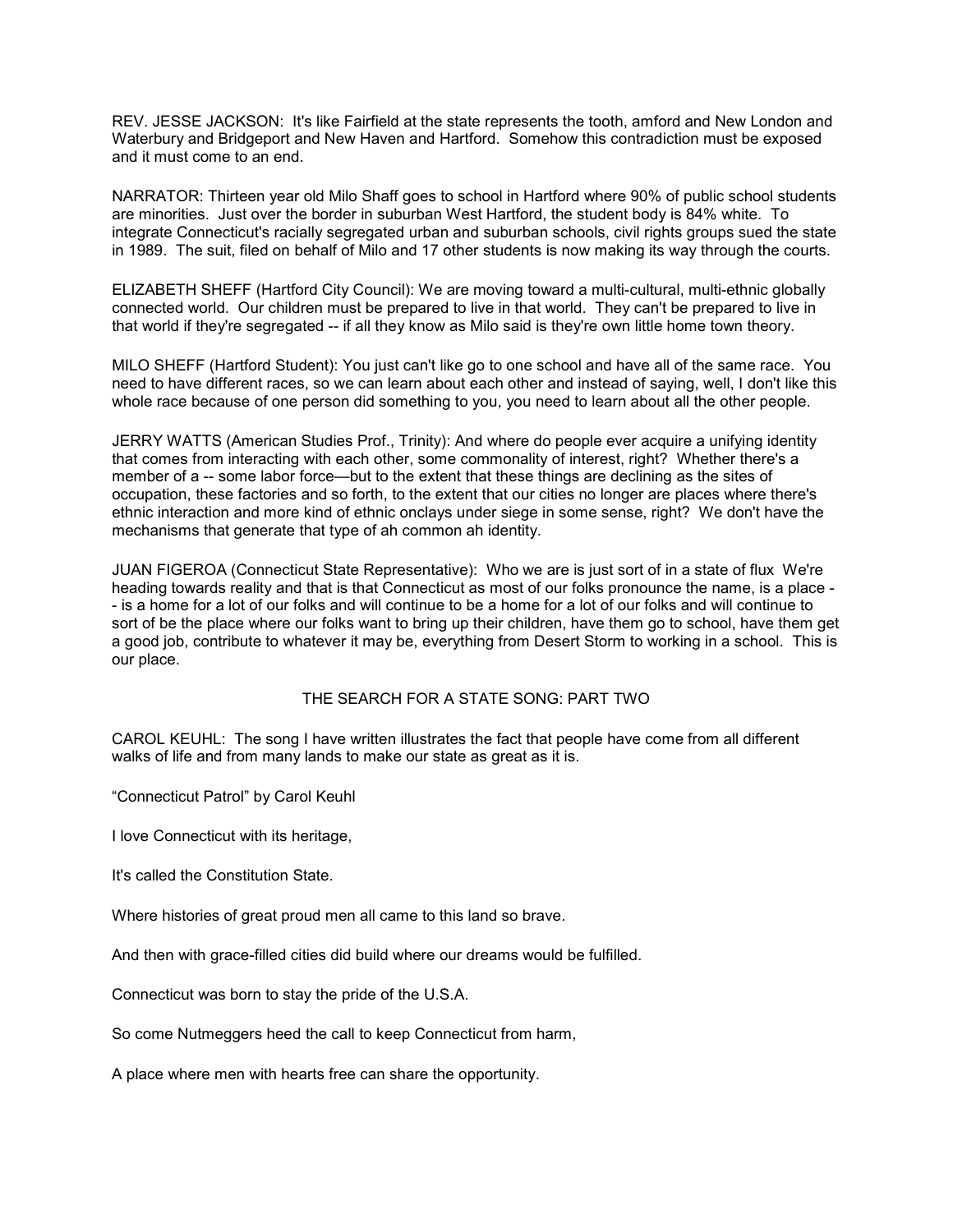Let's keep her strong and work each day so future men will proudly say,

Connecticut was born to stay the pride of the U.S.A.

#### REGIONALISM

NARRATOR: Another force that fractures our sense of state identity is geographic segmentation. Although Connecticut is the third smallest state in the nation, most of us see it as a collection of several smaller and distinctly different regions.

TOM LEWIS (Geography Prof., Manchester CC): In spite of the fact that the state is roughly a hundred miles east to west, 60 to 80 miles at its widest north/south extreme, the concerns and the interests and the focus of dairy farmers in the northeastern part of the state in a town like Thompson are far, far different than the concerns and the interests and the focus of an urban/suburban population like what we find at Fairfield County or in Bridgeport for example.

"The Constitution State"

Tens of thousands every day pass through the Constitution State,

In their rat race from Boston to New York.

To them it's just 200 miles of winding highway snake,

Or the train's along the northeast corridor.

NARRATOR: Connecticut has always been deeply influenced and divided by its location between its two powerful neighbors. For some, Connecticut has a decided New York vent. For others, a New England flavor.

JIM SHELTON (Reporter, New Haven Register): A lot of people in this part of the state talk about the Q Bridge. The Q Bridge is a main part of their life. They sit in traffic ah for a long time on the Q Bridge and it sort of separates New York from New England in a lot of people's minds. When you're waiting in traffic on the bridge, you are still stressing out about your job. You are still worrying about what you're going to fix for dinner. You're still worrying about whether it's going to rain or snow before you get home. You get over the bridge and the farther away from the bridge you get, a lot of people tend to relax. The traffic eases up a little bit. The view gets much nicer. The Q Bridge separates New York from New England for a lot of people.

NARRATOR: The most often noted border is the one that separates Fairfield County from the rest of the state. Our image of affluence is derived largely from wealthy Fairfield County communities.

CAPT. JAMES GLEASON (Greenwich Police Dept.): Greenwich has a different class of people in many respects in that a large number of our population earn their livelihood in New York City and they, on a daily basis, take the train into New York City and are in the City for a good 10 or 12 hours a day and return here to live. Greenwich has been known in some cases as a bedroom community for New York City, which is very true.

KEN SIMON: Do you feel that you are a Connecticut resident?

MALCOLM PREY (Greenwich Car Dealer): I'm a Connecticut resident. My driver's license says so, but ah if you -- if I'm traveling some place in the world and somebody asks, "Where are you from?", I say I'm from the New York area. To say Greenwich, Connecticut is unknown. People envision wooden bridges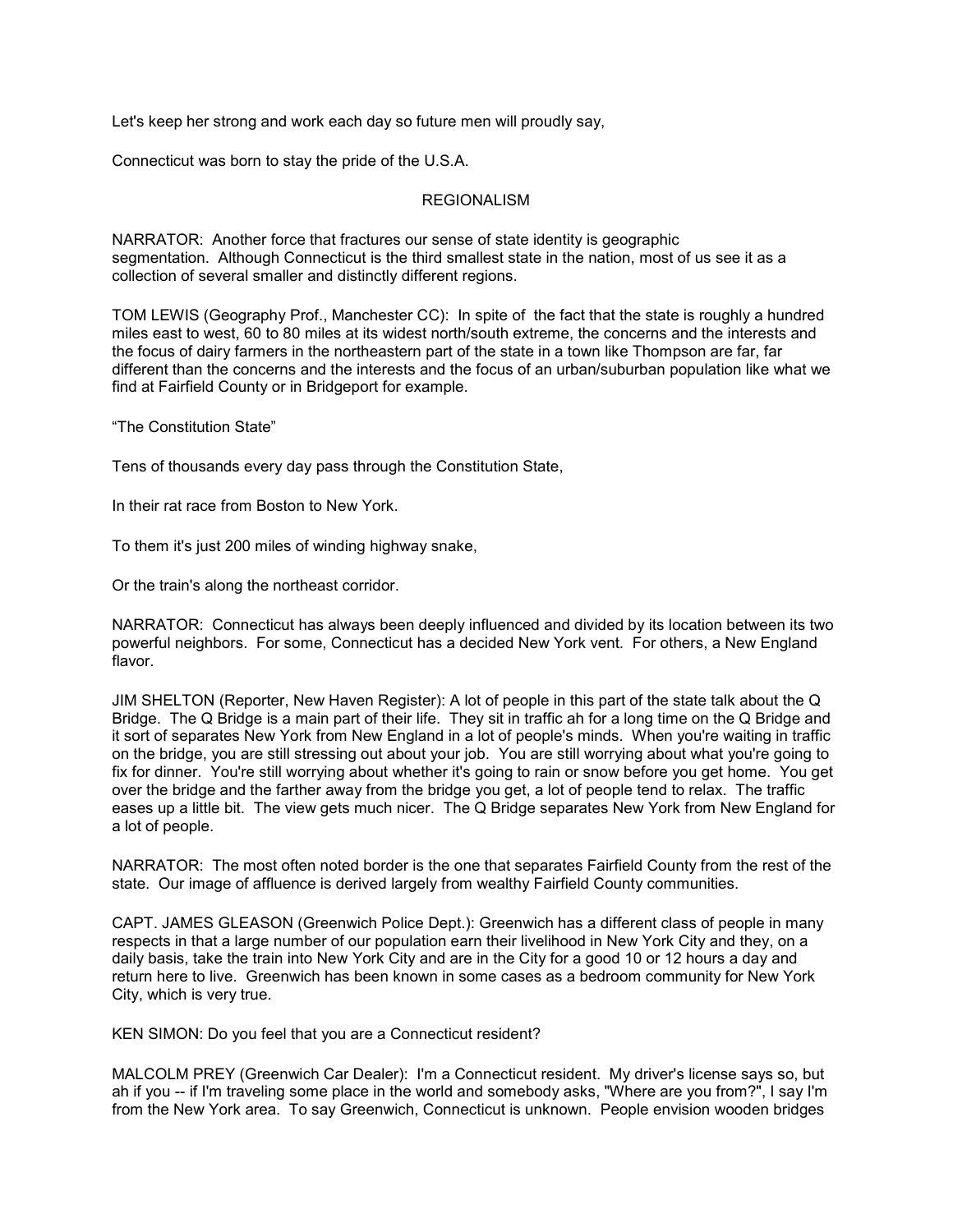and back country areas, which Greenwich is not. Greenwich is basically a suburb of New York, as is the better part of Fairfield County.

NARRATOR: As some see it, Litchfield County is on its way to becoming an exurb of New York.

CHARLES MONAGHAN (Editor, Connecticut Magazine): In recent years, you've had a lot of New York people, as we call them here in Connecticut, ah, moving up into Litchfield County as well into second homes or just going to live there and really transforming a lot of formerly utterly unselfconscious farm towns into these sort of sleek bastions of exurban New York. You've got fancy restaurants up there now. You've got fancy shops. You've got a lot of people driving around in fancy cars and those Litchfield County towns were so quintessentially Connecticut and now they've got such a strong New York influence that it's changed quite a bit.

ROBERTA SATOW (Soc. Prof., Brooklyn Coll.): They love the sense of history here and Americana here and rootedness here and this is what America's all about. They love the small town rituals and so on that they're not a part of. They're not really part of it, but they like being in a place where it's happening.

NARRATOR: As a sense of place just 125 miles on the other side of the state is quite different.

KEN SIMON: There's a nickname for this part of the state.

ROBERT MILLER (Putnam Town Historian): The quiet corner. Some people laugh at that. It isn't that quiet, but I think it's well named. If you fly over here in an airplane from Washington to Boston, you will find this is still a dark area in the whole eastern megalopolis.

KEN SIMON: Do you think that people feel that they're in the same state as say Fairfield County?

ROBERT MILLER (Putnam Town Historian): I think sometimes they feel they're in Massachusetts, because it's so close to the media there. Even politics -- they're more worried about who's going to become governor up there about their budget than ours and knew more about it, but it's sort of a natural thing.

#### *Commercial, CT Broadcasters Association*

You live here. You don't live here. So zap New York and get connected to Connecticut on Connecticut TV.

LEW FREIFELD (Vice Pres., WTNH): The basic underlying reason was to get more viewers who were watching outside television stations to start watching Connecticut television stations. We have an enormous number of television households that even though they're physically located here in this market place, are watching New York television or Providence, Rhode Island television, Springfield, Mass.

#### *Commercial, CT Broadcasters Association*

It's news about your town, not the Bronx. It's the weather here, not in Boston.

LEW FREIFELD (Vice Pres., WTNH): And what we found was that these people felt for some compelling reason that New York television had greater authority.

*Commercial, CT Broadcasters Association*

Watch Connecticut TV, Channels 3, 8, 20, 30, 61 and CPTV. Get connected to Connecticut TV.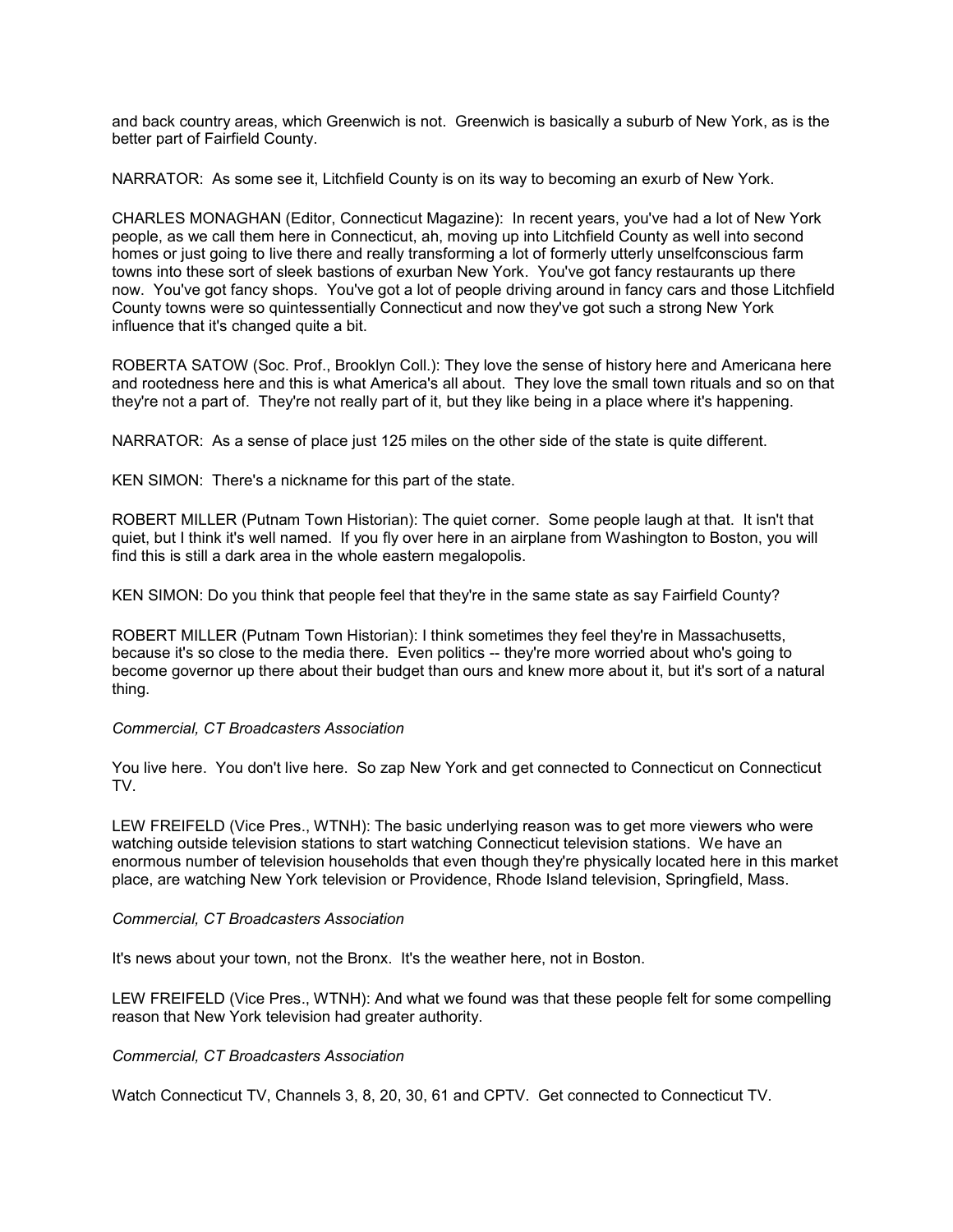NARRATOR: The influence of both New York and Boston can be seen even in the state's divided sports loyalties.

SPORTS COMMENTATOR: The players may say the rivalry is dead, but don't tell the fans.

RED SOX FANS #1: The Red Sox -- Yankees --

SPORTS COMMENTATOR: Face it left field -- for there are scores --

YANKEE FAN #1: Yankee fan all the way.

SPORTS COMMENTATOR: And gone for a home run.

YANKEE FAN #2: Being a Yankee fan, I hate Red Sox fans. They're arrogant.

RED SOX FAN #2: Yankee fans are known to talk out loud.

Up the middle and a base hit.

RED SOX FAN #3: I like the Red Sox. I really hate Yankees, but I'm a Giants fan, so that's kind of a contradiction. I like post seasons.

SPORTS COMMENTATOR: And a looper to center field and that is going to be trouble.

SPORTS FAN #1: Well, see, now, that's the problem there, because Connecticut …

SPORTS FAN #2: There is no Connecticut identity.

SPORTS FAN #3: I think the only -- the longest game that Connecticut roots for is the Celtics of any sport. Well, ya, you have the Giants --

SPORTS FAN #1: But as in baseball, your -- you're divided.

YANKEES FAN #3: It's gotta be the Yankees, definitely.

METS FAN #1: I root for the New York Mets.

RED SOX FAN #4: Boston Red Sox, New England Patriots, cause that's where we live.

#### THE REAL CONNECTICUT: PART ONE

BOB ENGLEHART: Connecticut, yes, Connecticut. What exactly is Connecticut? Let's see if we can find out. The state can be divided into seven geographical areas. This area right here is the New York suburbs. This is not really Connecticut. They identify completely with the Big Apple. When they say the City, they're not talking about Hartford. It's very expensive and exclusive down here. The average price of a home is several hundred thousand dollars. That's not really Connecticut. This area is Litchfield County, the playground of the stars. A lot of artists and celebrities from New York summer here. Many live year round. Lot of money here. Out here people pay high prices for antiques. You can get the same thing cheaper in the real Connecticut.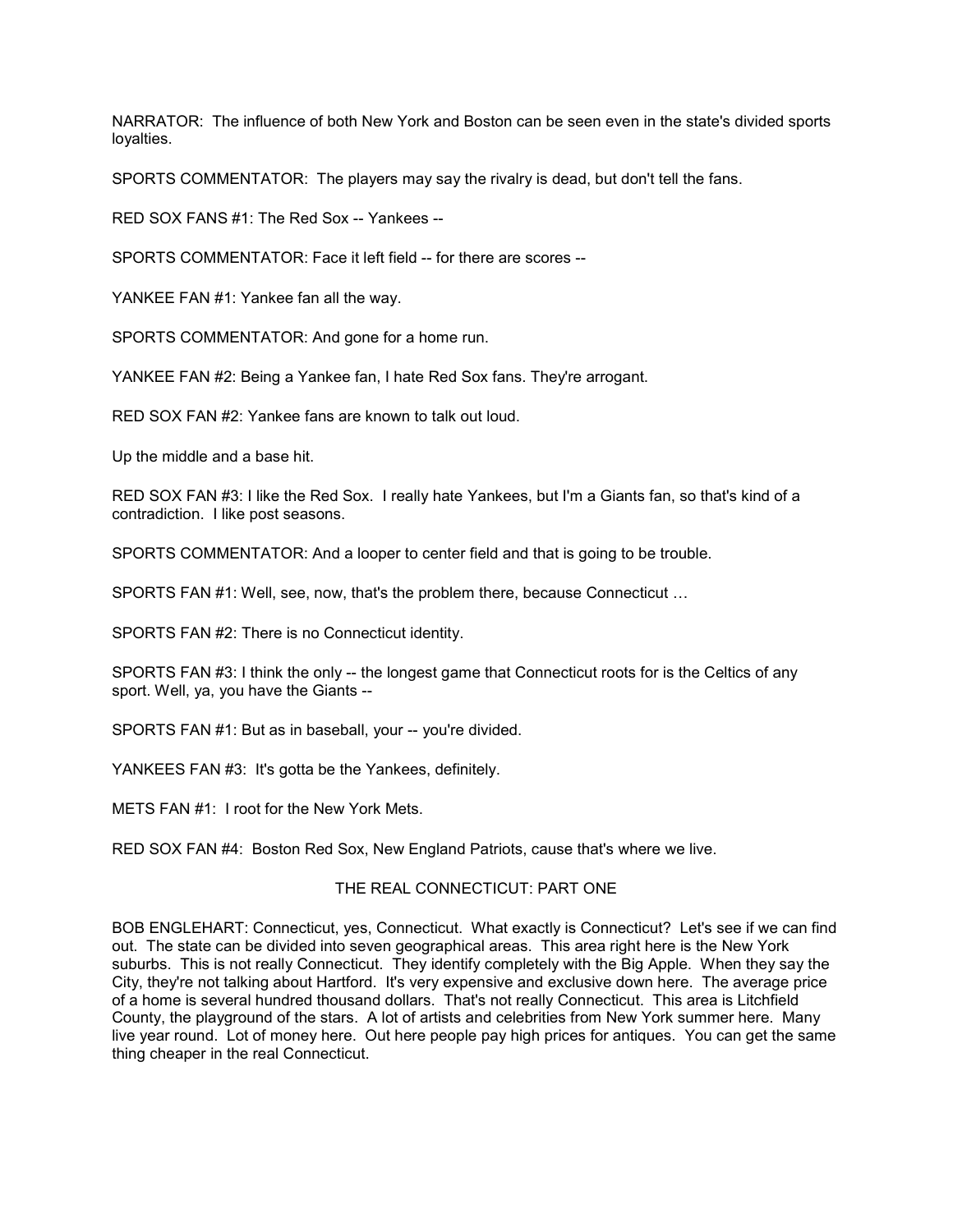#### ROOTED OUT OF THE LAND

NARRATOR: Until the mid 1800s, Connecticut, like other states was primarily agricultural with most people sharing a rural culture, but its poor and rocky soil made farming a losing proposition. When the American frontier moved west, many of Connecticut's farmers followed. Into the early 20th Century, small town rural values still prevailed as many Connecticut residents either lived on or had grown up on farms, but by 1950 there were only 16,000 working farms in Connecticut. Today there are 4,300.

ARTHUR MILLER (Connecticut Playwright): When I first came around here about 40 years ago or more, it was a very different culture. It was agricultural basically and there were traditions that were carried on from generation to generation. They shared the same work basically. They were farmers and that creates of course a culture all its own. This is the 20th Century. What it's done basically is to root people out of the land and it will more and more.

CHRISTOPHER COLLIER (Connecticut State Historian): You move into cities. You have vast numbers of face to face relationships in a day. Most of these become anonymous. In the days of the little village, you only saw 20 people a day. You knew all of these people. You greeted these people. You stopped to talk to these people. You cared about them. You hated some of them. You loved some of them. You are probably not neutral about any of them. You move into cities. You're neutral about almost everybody and you don't care, so that City living, which comes with industrialization makes a tremendous difference.

#### MOVING IN, MOVING OUT

NARRATOR: As industrialization and urbanization continued, Connecticut' population became more mobile. With the demise of company dominated towns and the emergence of multi-national corporations in the 20th Century, the trend became more pronounced, further cutting us off from a shared vision.

JOHN SUTHERLAND (Dir., Institute for Local History): I think we're standing in a place that reflects in some ways, in fact a great many ways, what Connecticut's identity has become. What you're looking at is the yarn mill at Cheney Brothers, one of the largest silk manufacturing companies in the country. That yarn mill produced yarn and therefore produced jobs, thousands of jobs -- thousands of jobs in this entire mill area. Today, it's apartments, because today we have moved from being a primarily industrial economy to a postindustrial mixed economy, much greater alliance in service jobs.

BRUCE FRASER (Exec. Dir., CT Humanities Council): There is, I suspect, a substantial number of folks in Connecticut who are here for a few years and then gone somewhere else. How many of us stay here long enough to have a sharp sense either of the history of the place or any sense committed to its future.

ARTHUR MILLER (Connecticut Playwright): I don't see a commonality in the cultural attitudes, at least in the big middle class, which is what dominates this state. All that holds them together is the sunshine. They are all sitting in the same sun, but not as much, so it lacks character which comes from a tradition and tradition comes from people who have lived in the same place for a long time.

NARRATOR: In 1991 for the first year since the boom years of the 1980s, more people moved out of Connecticut than moved into the state. Many left in search of jobs. Unemployment has risen dramatically since the recession came to Connecticut three years ago. The state historically's strong economic main stay, manufacturing and insurance, have both hit hard times. The insurance industry, which once virtually guaranteed a job for life, continues to lay off workers. Manufacturing, beset by out-of-state competition and defense cut-backs has been steadily declining. At the Polish-American Falcon's Club in New Britain, the search for jobs has affected both family and state ties.

GROUP FROM POLISH-AMERICAN FALCON'S CLUB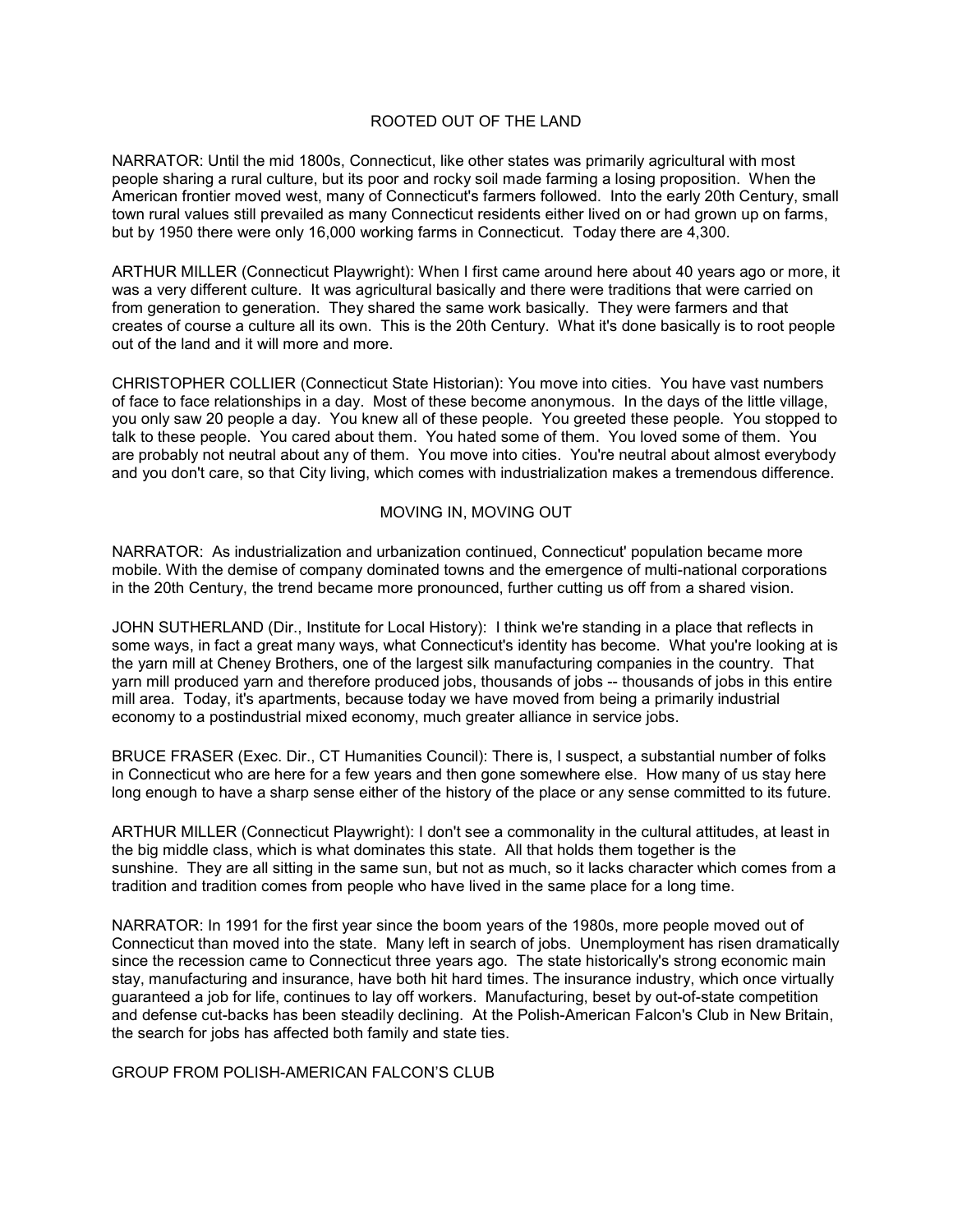SPEAKER #1: My son just moved out to Texas. It's the job market. The job market motivates them to go.

SPEAKER #2: My son's out in California. He left for the same reason. The job market was better out there than it was here and I have a daughter in Florida also who left because of employment.

SPEAKER #1: When you're young -- when you're 22 years of age, you don't worry about the state, do you? No. You know, he's worrying about the job. He can always make new friends and meet new friends. The social life is there. What else does he need?

NARRATOR: Promising job prospects brought Maria Tores and her family to Bridgeport in the 1950s.

KEN SIMON: Do you plan to stay in this state for the rest of your life?

MARIA TORRES (Bridgeport Police Commission): Honestly, with the budget crisis that the state of Connecticut is going through now and the bankruptcy issue that the City of Bridgeport is facing, my husband and I are seriously thinking of relocating. For instance, I find myself in a very difficult situation, cause I have a son who's going to be going to college next year and I'm also facing, you know, a very high mill rate coming up next year, so I would rather spend the money on my son's college education somewhere else where the cost of living is less than to spend an additional \$300 on my mortgage.

#### THE REAL CONNECTICUT: PART 2

BOB ENGLEHART: The search for Connecticut continues. This is the capitol, Hartford. It looks like a cross between New York, Boston and Newark. Centrally located, a lot of people like it because it's half way between New York and Boston. I like it because it's halfway between Providence and Albany. The suburbs of Hartford, they're like any other suburb and any other town in the country. A lot of people who move here from other states like to live in the suburbs. That way they feel like they haven't moved. It looks like the last suburb they moved in, same McDonalds, same mall, same stores. It's familiar. This area, New Haven, is academia -- Yale, Wesleyan University plus a bunch of other colleges and schools are down here. A lot of analyzing and heavy thoughts are being thunk down here. These people talk in a multi-salavic pentrimetricals. That ain't really Connecticut.

NARRATOR: Clearly Connecticut's identity is fractured, complex and changing. In the midst of change, is there anything that can bring us together with which we can all still identify? Is our identity our lack of identity?

MICHAEL STERN (Connecticut Author): I enjoy being in a state that doesn't have a clear identity to the rest of the world. I think because that means we're not pigeon-holed. We're not stereo-typed and I think that's -- that's a very good thing. I mean there is something very obnoxious about that image of the classic tax center or the guy from Missouri who says, show me, or the New Yorker or the Californian or almost any state you could name has this very annoying person who symbolizes that and I think we in Connecticut don't. If we do have a person who symbolizes us, he is an insurance salesman, which can be pretty annoying too, but I think basically we don't. When people think of Connecticut, they think -- they don't think of anything in particular.

JANE STERN (Connecticut Author): I mean there are probably hundreds of Connecticuts. I mean I think the rest of the world might think of Connecticut as the Martha Stewart state where everybody walks around in a white linen dress with beautifully arranged flowers on their table and make goat cheese appetizers and lead this country sheik life, but when you go to Derby, it's -- you could think Martha Stewart did not exist and similarly if you go to Greenwich, you have that -- or New Caanan or Darien or Hadlyme -- I mean, every place has its own take on what Connecticut is and it's a state that I think in a way reinvents itself every time you cross a border.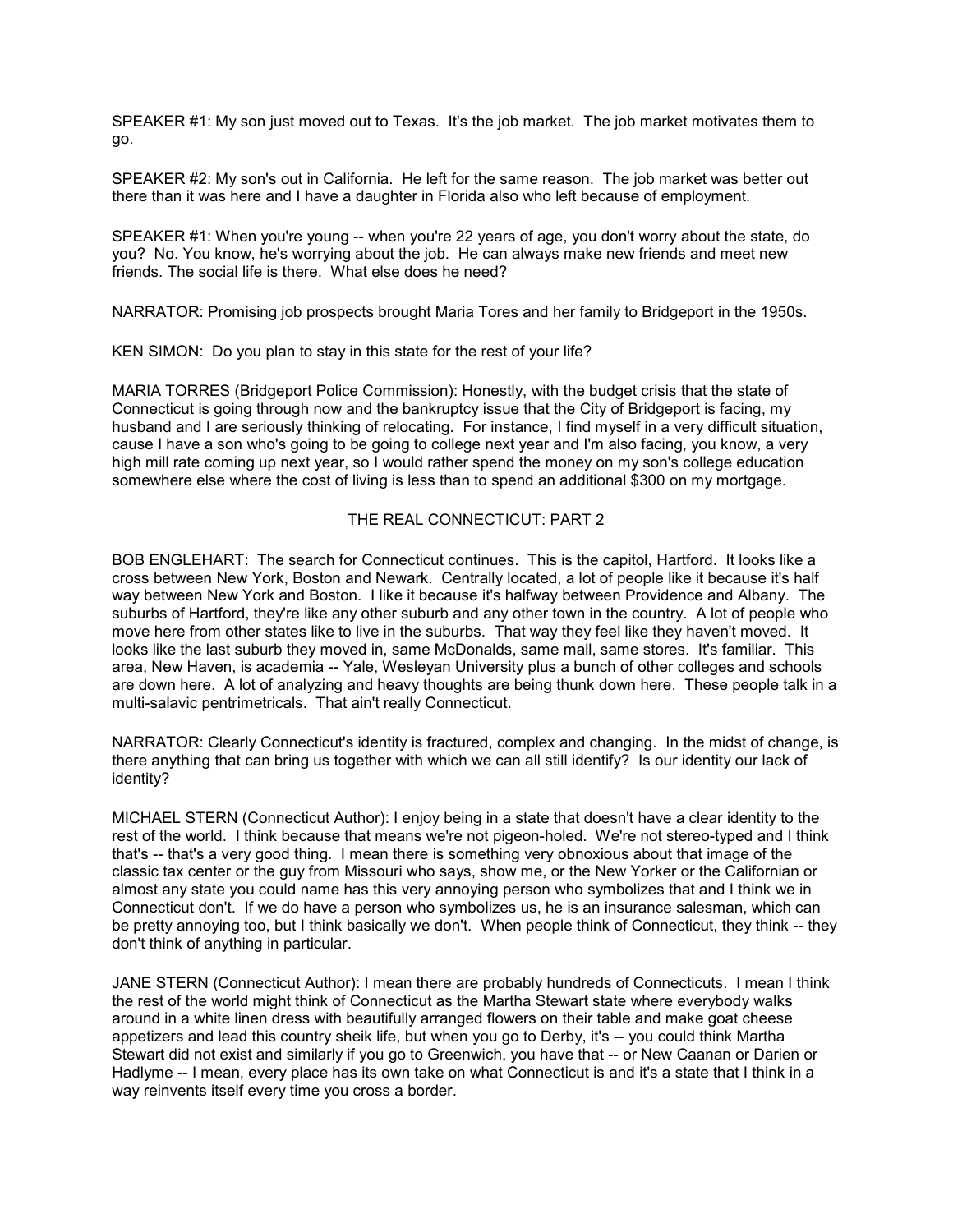ARTHUR MILLER (Connecticut Playwright): I don't know what Connecticut is. It's a nice place to be and it's a beautiful day today -- quiet -- here -- and I just hope it finds its way to something more integral and so it does create great -- more of a character. By the way, the mere fact that we can't name what it's character is doesn't mean it doesn't have one. It may simply be that we're in the middle of it and don't see it.

NARRATOR: J. Roy Grace is a marketing expert and advertising copywriter who lives in Connecticut. He's made a name for himself writing ad campaigns that make us think of one thing when we hear another.

*Alka-Seltzer Advertisement*

Mama Mia, that's a spicy meatball.

KEN SIMON: If I name a state, would you name products --

J. ROY GRACE (Chairman, Grace & Rothchild): Sure --

KEN SIMON: -- that you think might be well associated with that state or benefit from it. California.

J. ROY GRACE (Chairman, Grace & Rothchild): Ah, surfing, sun products, wine, fruits, vegetables, clothing, fragrances.

KEN SIMON: Texas.

J. ROY GRACE (Chairman, Grace & Rothchild): Texas -- ah, chili, barbecue, beef, boots, cowboy hats, horses.

KEN SIMON: Louisiana.

J. ROY GRACE (Chairman, Grace & Rothchild): Ah, Cajun cooking, jazz.

KEN SIMON: Maine.

J. ROY GRACE (Chairman, Grace & Rothchild): L.L.Bean, skiing

KEN SIMON: Florida.

J. ROY GRACE (Chairman, Grace & Rothchild): Sun, surf, vacations.

KEN SIMON: And Connecticut?

J. ROY GRACE (Chairman, Grace & Rothchild): You got me. You got me. There's nothing there -- as Gertrude Stein once said, but I don't mean that. Connecticut's a great state, but, you know, it's like anything that doesn't have that high profile. You know, some -- I'm sure if you did this about New York, you'd have people talking forever, but nobody wants to live there.

#### THE SEARCH FOR A STATE SONG: PART THREE

"Connecticut, The Constitution State" by Albert Hurwit, MD

There's something in the name,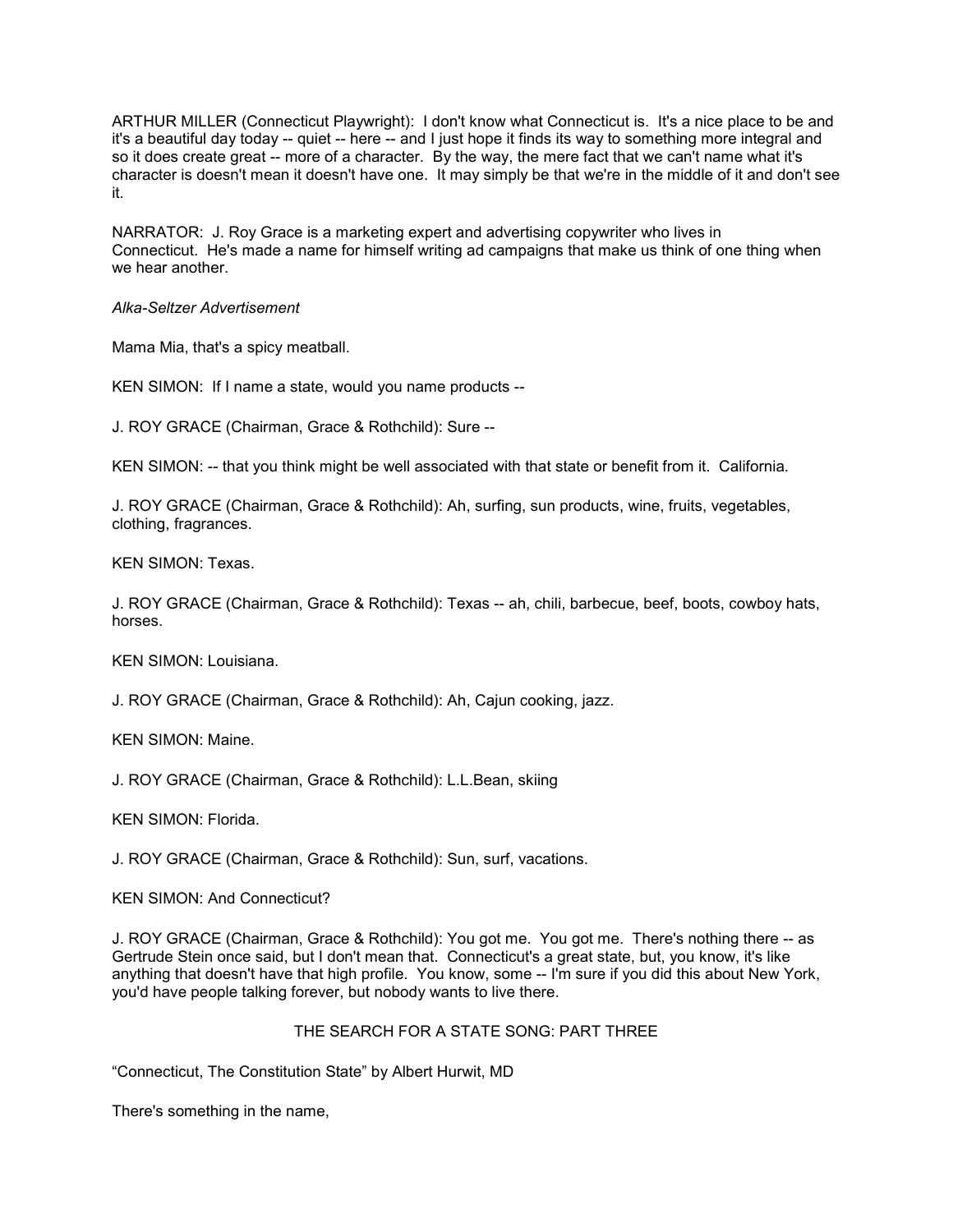That makes us want to stand and cheer.

It's glory and it's fame,

Have made a story that is grand and very dear to us.

Rebirth of freedom, a helping hand,

From this rougher, a gentle land,

It's Connecticut, Connecticut, Hail Connecticut, the Constitution State.

### A NICE PLACE TO LIVE

*Connecticut Promotional Film*

What makes an area a good place to live? A number of things probably. Pleasant residential districts for varying income groups. Good schools, centers for cultural programs, excellent medical care facilities, recreational opportunities the year round.

Man on the Street Interview (MOS) #1: It's a nice place to live and it's a good place to raise a family.

MOS #2: Connecticut is a sophisticated, desirable place to live.

MOS #3: It's got a lot to offer and from corner to corner it's quite diverse.

MOS #4: Money, money, money. You think Connecticut, you think money. Um, nice country living and nice place to raise a family.

NARRATOR: For many, Connecticut is simply a nice place to live, the quintessential suburban state.

HERB JANICK (Historian, W. CT State U.): I think we lose sight of a very important element of Connecticut if we don't think of the fact that very early and maybe much more complete than other states, we invested in the suburban solution to our problems. The suburb has the perfect environment where we have all the benefits of urban life without the disadvantages and we have the benefits of rural life without the disadvantages. It has lots of problems too in the 20th Century.

COLIN MCENROE (Columnist, Hartford Courant): I don't know what it's based on, but there's a sense that, you know, we don't want to go any place else and we don't want to be any place else and we want everything here exactly the way it is here and we don't want anything to change.

JOHN FIGEROA (Connecticut State Representative): There are a lot or people here who think, boy, this is a great place to live because I am able to live in a community where there's no crime, where my kids can go to school well fed. Ah, everything is taken care of and they're a lot of people I think who in addition to, you know, have a nice picturesque surrounding. On the other hand, you may have -- you have in Connecticut a group of people who's reality and who think of themselves as, when am I going to be able to get my next in order to cover my rent. What am I going to do if my son or daughter gets sick and has to go to the hospital and not only that, but then there are, you know, there are people who are even questioning even more basic things than that. Where am I going to live next week? It is part of what we are here in Connecticut that we live in two very different realities.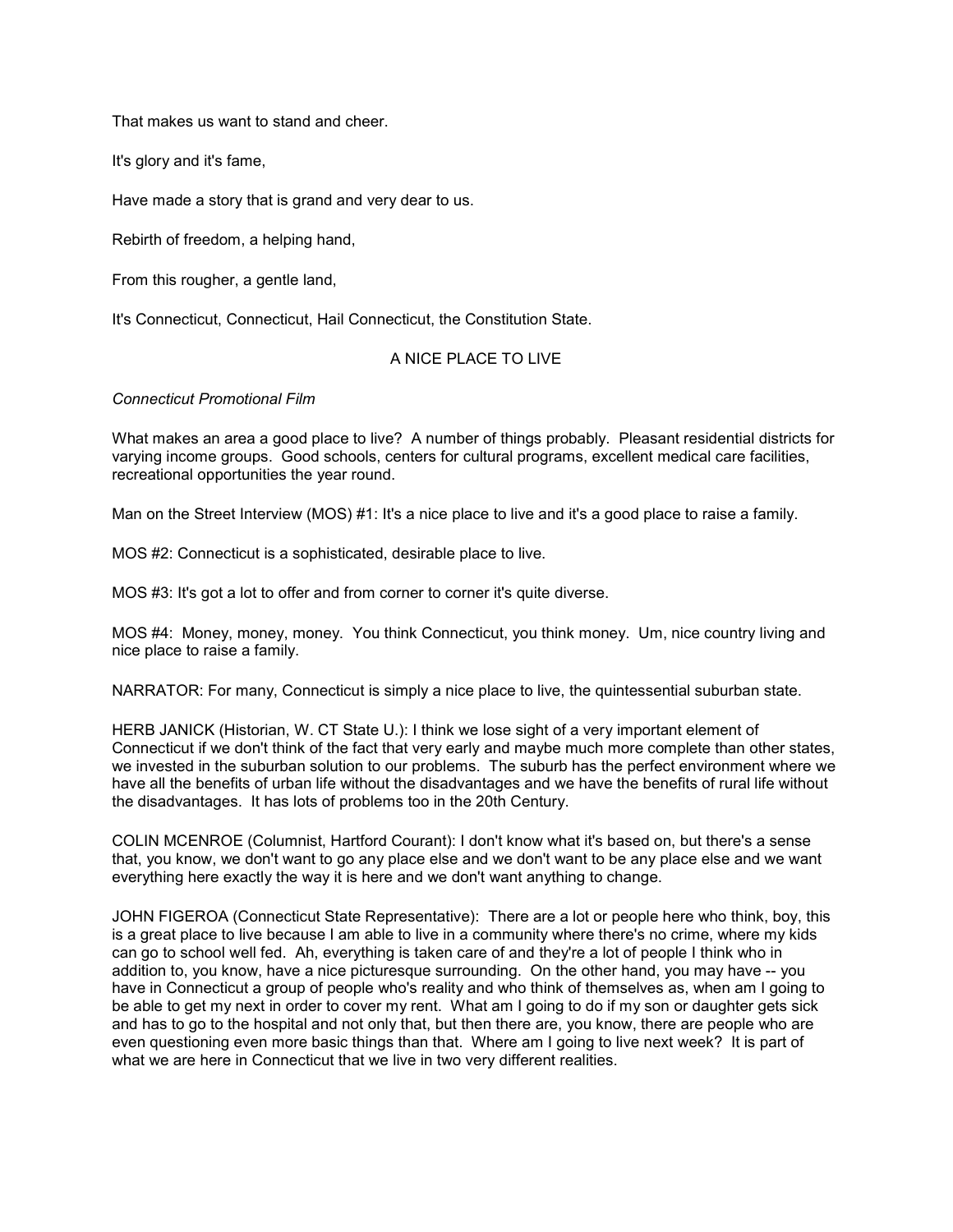BRUCE FRASER (Exec. Dir., CT Humanities Council): One of the things about Connecticut that flows from this sense of it as a great place to live is that it's a great place to live by yourself and to retreat to some individual agenda.

ARTHUR MILLER (Connecticut Playwright): There are a lot of people who admire it because it cuts them off from other people and they don't want to have anything to do with other people and that's one of the attractions of living this way. You take care of yourself. And that is enviable for a lot of people in many places. They'd love to do that if they could. That is certainly not the classical idea of mankind, which was always social.

BRUCE FRASER (Exec. Dir., CT Humanities Council): Other than a nice yard and access to a wonderful mall, good shops, decent schools in some places, that's it. Is that it? It can't be it.

#### THE REAL CONNECTICUT: PART THREE

BOB ENGLEHART: We're still searching for the real Connecticut. Let's look in this area right here along the Rhode Island border. These people identify with Providence and Boston. Some of them even speak with a Rhode Island accent and eat clam chowder with a clear broth. This isn't really Connecticut. This part of Connecticut is called east of the river. It's rural and very and very quiet, economically depressed, even in good times. It's like Maine. We're supposed to be in the wealthiest state in the Union, so ah, this must not really be Connecticut. So where is the Connecticut you've heard so much about? The Connecticut of books, movies and fables. In here (He points to his head) and in here (He points to his heart).

#### 169 SOVEREIGN STATES

NARRATOR: Where then do we find Connecticut? What does hold us together? Ironically, one thing that all Connecticut cities and towns have in common is a strong strain of localism. When Connecticut does think of itself, it does so primarily in local terms.

"The Constitution State"

There are a hundred and sixty-nine towns in Connecticut,

And thousand of sites along the way.

So come and get acquainted with the Constitution State,

In Connecticut there's nothing far away.

And you might like it so you'll want to stay.

COLIN MCENROE (Columnist, Hartford Courant): I think there's a 169 towns or something like that and really if you talk to people in Old Saybrook, they are mortally offended by the idea that anything happening in Old Lyme has anything to do with what's happening in Old Saybrook and I don't think there's another place in the world that has that kind of town identity.

CHARLEY DUFFY (Exec. Dir., Council of Small Towns): You know, Connecticut had county government for awhile and then they got rid of it. The tendency is to sort of add government as you go along. Connecticut I think is unique in that respect as having eliminated a layer of government, which indicates that this state and small town relationship and identity is very important to people.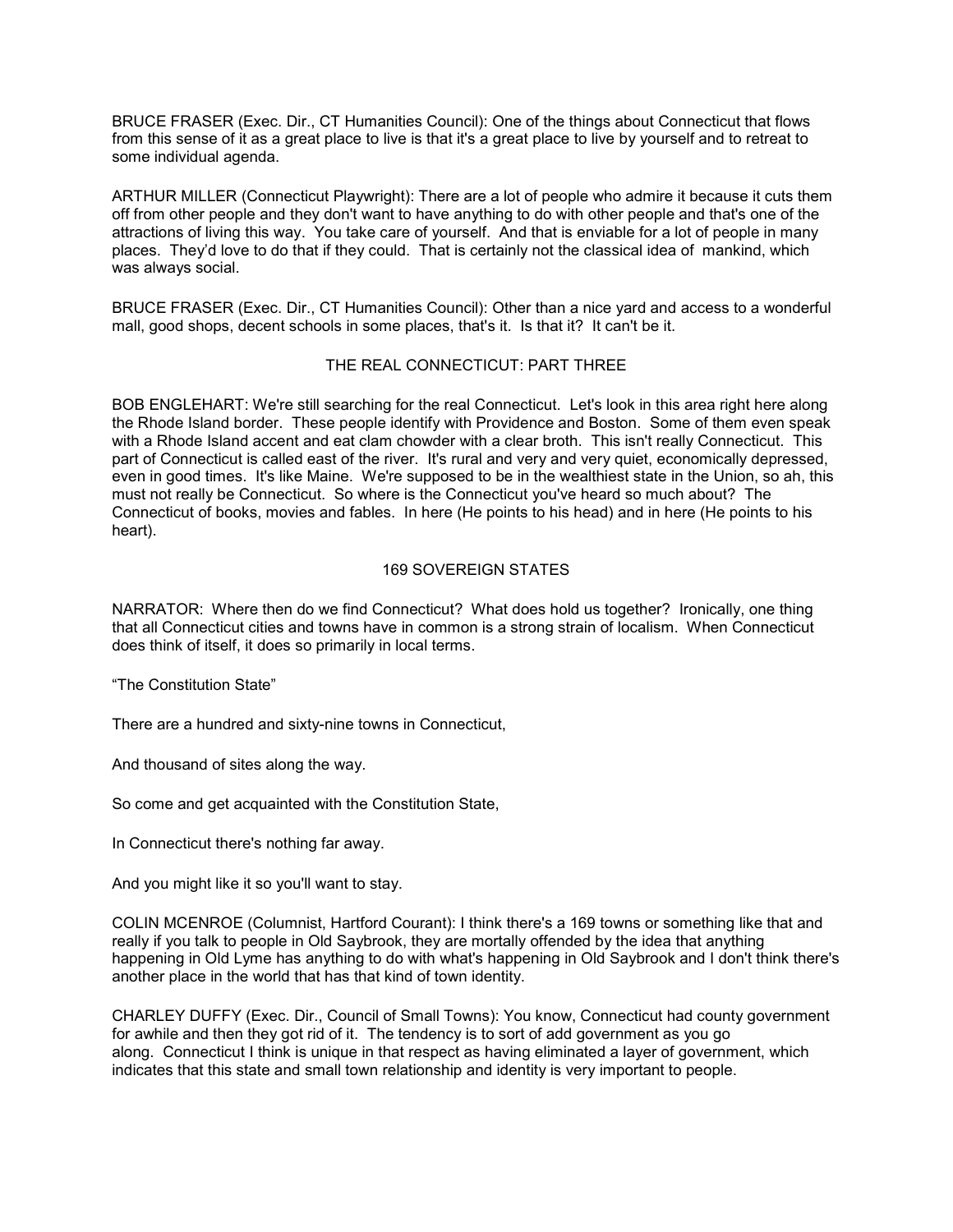CHRISTOPHER COLLIER (Connecticut State Historian): Perhaps one of the greatest myths about Connecticut and indeed I'd say about most of New England is the idea that we are a society run by our town governments -- that the towns are the locus of power, original power, laying in the towns that are states are mere confederations of autonomous towns. That's a potent myth for 200 years. It is a myth, however. In fact, the towns in Connecticut historically and legally and constitutionally have never been from 1633 to the present autonomous in any sense of the word. They have always been agents of the state.

NARRATOR: The limits of localism have come into sharp relief lately as Connecticut grapples with problems that defy solution at the local level. As state wide obligations have increased, federal revenue sharing has declined. Can a clear sense of state identity lead to greater sacrifice for the common good?

HOWARD RIFKIN (Prof., UCONN Institute of Public Serv.): I don't think that there's going to be a trend back to looking to the federal government for solutions to problems. The financial requirements are really going to be at the local level and the state level. I think it in large measure sharpens the issue and really demands that the people have a debate about what an identity is being from Connecticut means.

HOWARD RIFKIN (Prof., UCONN Institute of Public Serv.): Perhaps the latest debate on whether we ought to have a state income tax is somewhat symbolic of this notion that we don't yet have a sense of real community and a sense of sacrifice.

BRUCE FRASER (Exec. Dir., CT Humanities Council): Not in my town you don't is the explanation for a lot of the disasters that we face as a society. This goes back to that issue of what is it that ought to link us with those around us and if that link is solely on a town by town or a neighborhood by neighborhood basis, none of these problems are going to have any resolution.

JUAN FIGEROA (Connecticut State Representative): The reality in which we live today demands that we have an income tax, demands that we look at regional solutions to problems, demands that we look at schools desegregation, demands that we have common solutions to common problems that we all share, whether we like it or not. That's where we're heading and that's what's going to produce, hopefully sooner than later what we are all about.

NARRATOR: Our devotion to our towns has been our common ground for much of our history. The challenge is that we now need to extend that commitment beyond town lines.

CHRISTOPHER COLLIER (Connecticut State Historian): To the extent that we can preserve the feeling of community that I think grows out of the town, grows out of face to face contacts that you find only in the town, that would be a great thing to do if we're going to have a revised sense of responsibility, which surely we must have. Perhaps it will come out of the town. Towns can no longer act as islands. They have to recognize higher responsibilities and they don't.

BRUCE FRASER (Exec. Dir., CT Humanities Council): If our sense of identity is in fact individual rather than collective, that the function of our society is to let me get what I want, then we've lost that opportunity to work together around something like that. What do I owe this person that makes me willing to sacrifice something of my own for his benefit is one of the questions that a sharper shared sense of identity might help resolve.

CHRIS BICKFORD (Exec. Dir., CT Historical Society): I think the challenge is to find in our political history an area which we can come together and understand how it all fits together, cause it does in some sense, the towns and the counties and the state as a whole.

CHRISTOPHER COLLIER (Connecticut State Historian): My sense is that a positive self-identity is a very good thing and that it should be informed by a sense of history. Any kind of change discomforts people. That's where tensions arise and I think that's what we see today is that these changes are